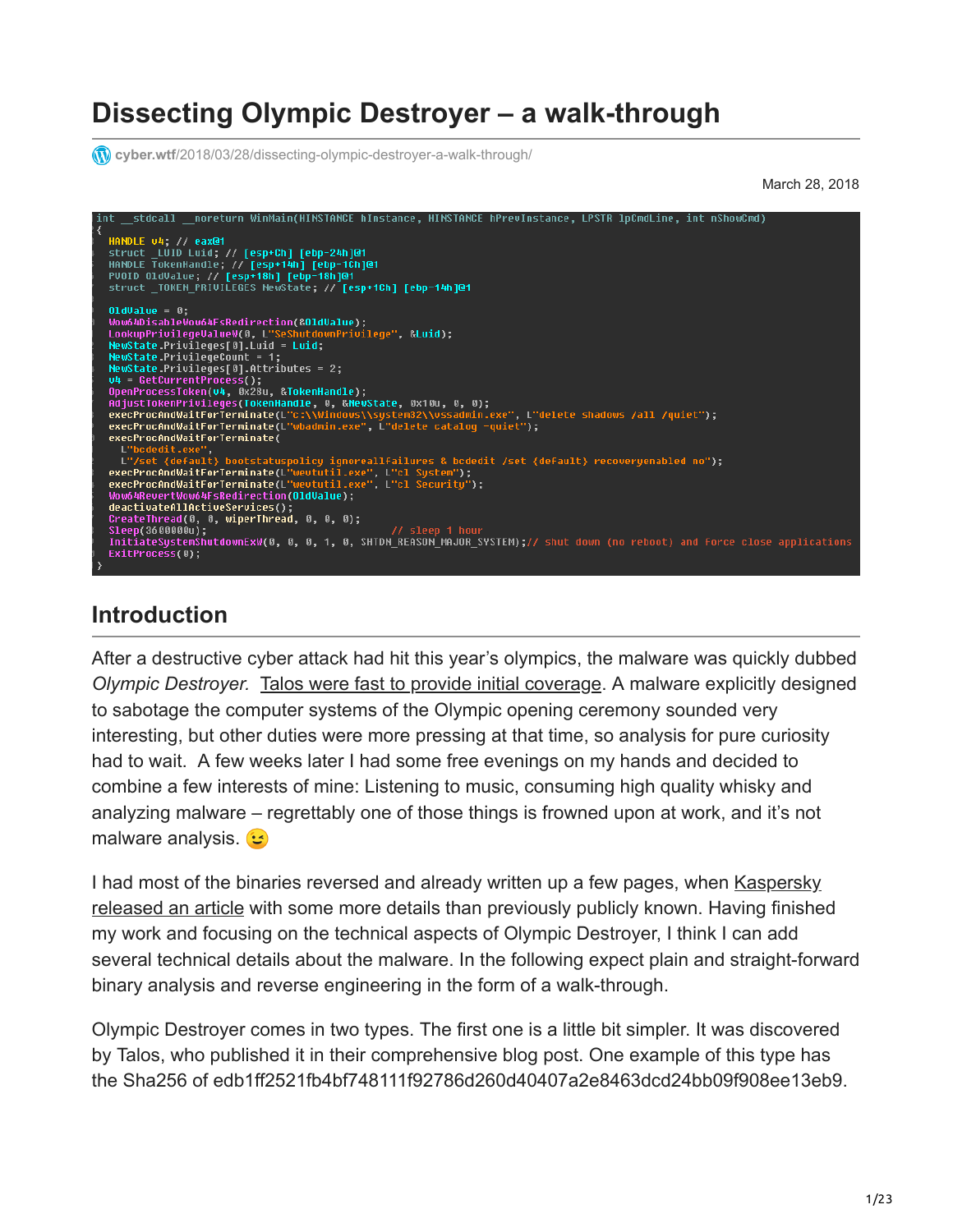The second type of the binary has, to the best of my knowledge, not yet been explicitly named, but it was implicitly analyzed by Kaspersky in their also very comprehensive blog post. One example has the Sha256 sum of e8349cfcc422310c259688b0226cb14f5196a6daad77b622405282aeac89ab06.

In the following blog post I will mainly describe the first type of Olympic Destroyer. At the end I will discuss the main differences between the two types, which revolve around the usage or non-usage of the well-known tool PsExec.

# **The Orchestrator**

In this part we will cover the innermost functionality of the Olympic Destroyer. As orientation point we will use the *main()* function, from where on we will cover the single function calls step by step. Luckily Olympic Destroyer runs single threaded – except for the spreading functionality – which makes it easier to follow the execution one call after another.

#### The analyzed orchestrator has a Sha256 of

edb1ff2521fb4bf748111f92786d260d40407a2e8463dcd24bb09f908ee13eb9 and is 0x1C6800 (~1.7MB) in size. A lot of this size is made up of five resources, whose role will be explained later on. IDA detects 756 functions of which not even ten were automatically identified by IDA FLIRT in version 6.9, which made the analysis more time consuming. IDA version 6.95 seems to have a newer FLIRT database and a lot of functions are identified automatically, as I realized way too late.

## **Configuration – or not**

The *main()* function is located at 0x004071E0. It creates a structure on the local stack, which I called "config" when starting to reverse the binary. Over the time I discovered that it is merely a state or a singleton data container – nonetheless I kept the name "config" for reasons of consistency. This structure is carried throughout many of the subsequent function calls, most of the time in the form of *thiscalls* in the *ecx* register. You can find the whole structure in the appendix section below.

It contains different type of data, like simple integers, which for example describe the bitness of the OS with either the value 32 or 64 by dynamically resolving and calling *IsWow64Process*. Yes, the author(s) actually use full integers instead of encoding this information in a simple bit  $\bar{\wedge}$  (ツ)  $\bar{\wedge}$ .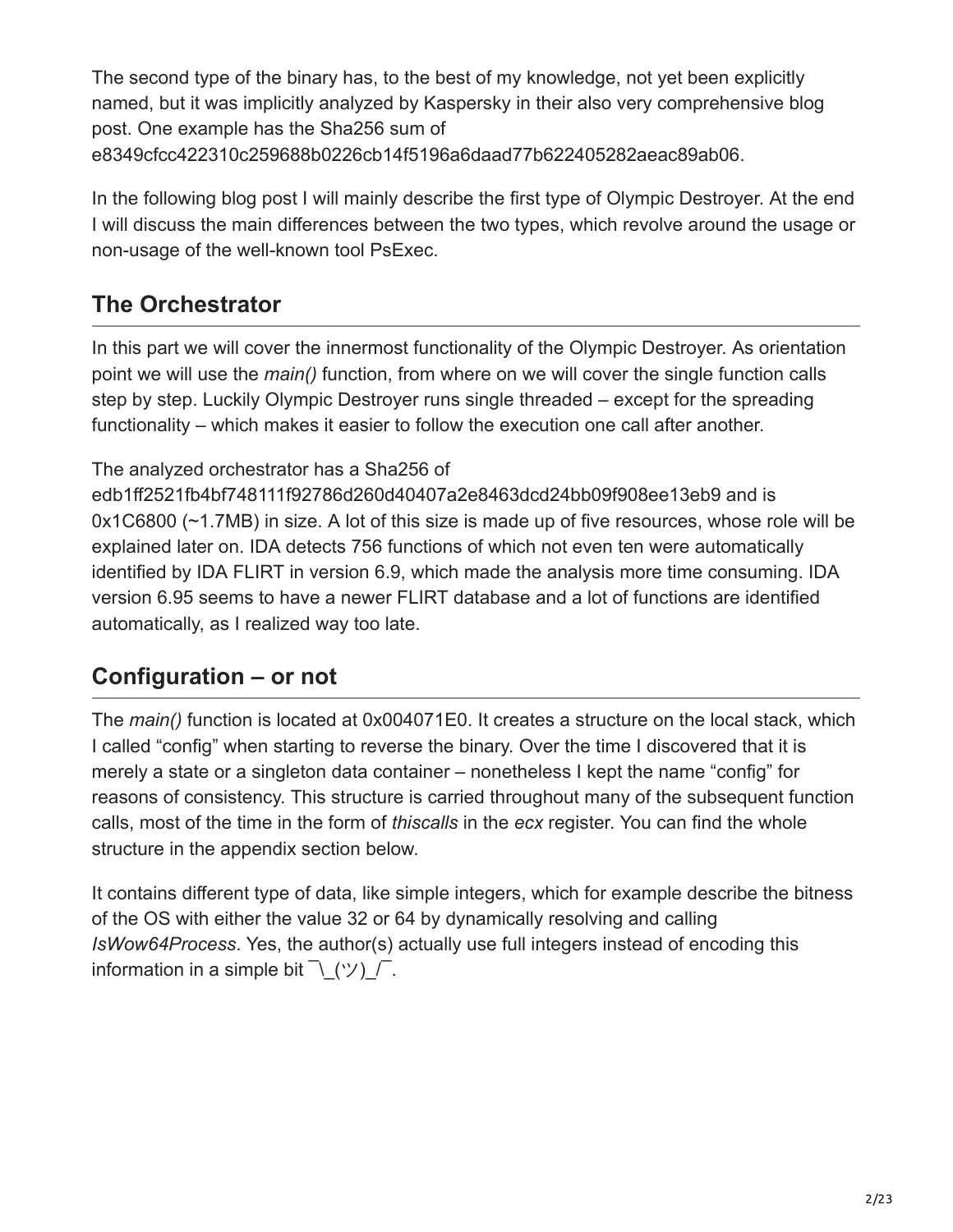

#### bitness of the system

More interesting are probably the different paths of files dropped to the filesystem during runtime, which are also stored in this structure. I will describe them when writing about the resources.

Additionally, we find some security related variables, like the security token information of the current user, which is gathered by calling *GetTokenInformation(TokenUser)* and comparing the result against "S-1-5-18" (Local System), "S-1-5-19" (NT Authority Local Service), and "S-1-5-20" (NT Authority Network Service).

Most important is probably the vector of objects, which contains domain names and domain credentials, that are used to spread laterally through the network. More about this later on when I will cover the lateral movement.

After the config structure is initialized in 0x00406390 by nulling its members, it is dynamically filled with its respective values in the subsequent call to 0x00406500, where most of the previously mentioned values and information is generated. From then on, the config is ready for use and most values are only read instead of written – except for the file paths, which are generated more or less randomly on the fly when used and of course the credential vector, which gets expanded a few calls later.

### **Magical Code Injections**

With a call to 0x004066C0 Olympic Destroyer checks for the existence of two files, which it uses to mark and avoid multiple runs of itself:

- 1. C:\<MD5(Computer Name)>
- 2. %SystemDrive%\Users\Public\<MD5(Computer Name\User Name)>

If one of those files is found, the function which I called "selfDeleteInjectBinary" at 0x00405DD0 is executed. Most of this function is already described in Endgame's blogpost [at https://www.endgame.com/blog/technical-blog/stopping-olympic-destroyer-new-process-](https://www.endgame.com/blog/technical-blog/stopping-olympic-destroyer-new-process-injection-insights)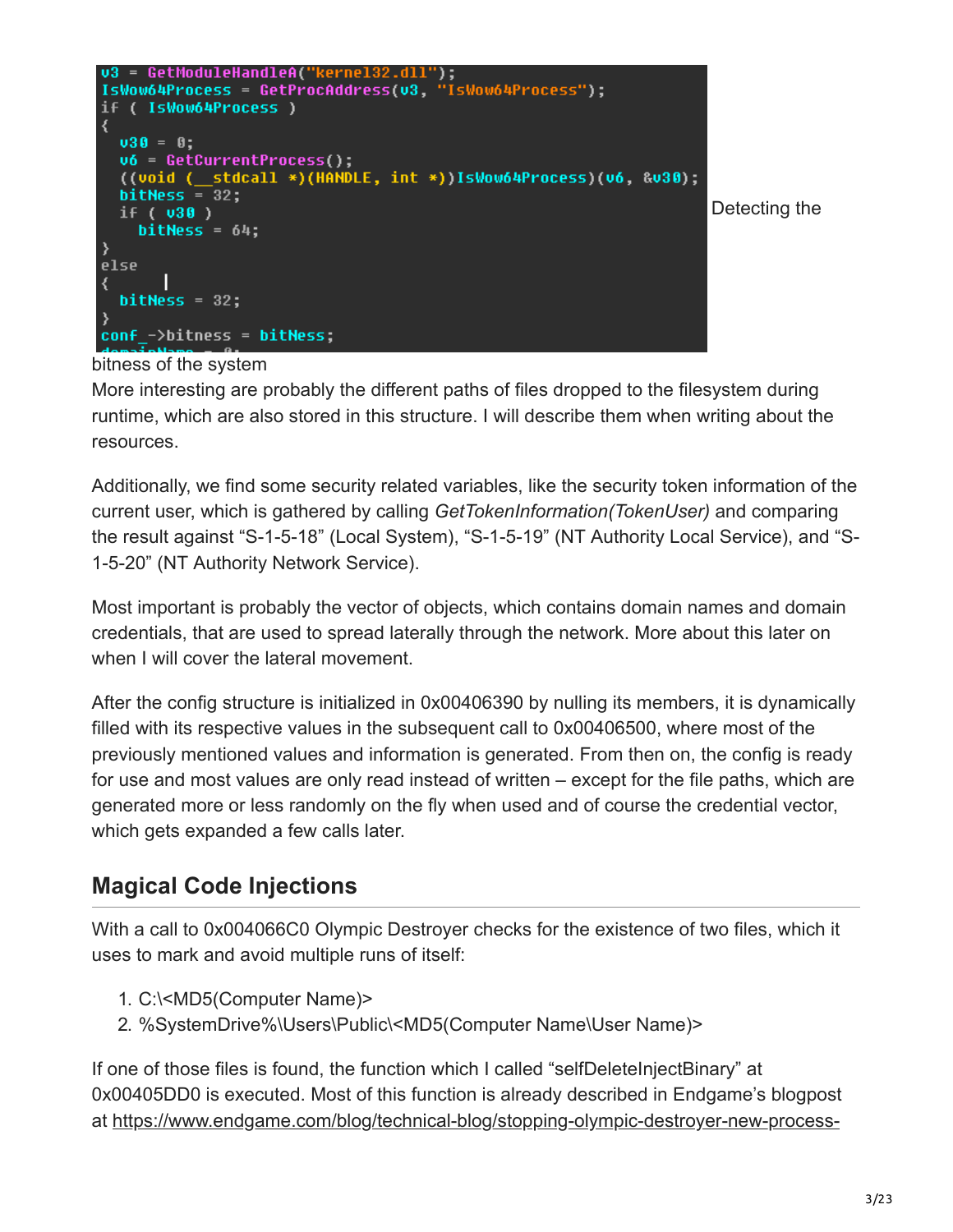[injection-insights, but somehow they either misinterpreted the feature, or missed the main](https://www.endgame.com/blog/technical-blog/stopping-olympic-destroyer-new-process-injection-insights) point of the shellcode. I'm not sure what their intention was, but their blog post somehow does not say what the shellcode actually does  $\bar{\wedge}$  (ツ)  $\bar{\wedge}$ .

Olympic Destroyer starts an invisible "notepad.exe" by using the flags *CREATE\_NO\_WINDOW* in *dwCreationFlags* as well as *STARTF\_USESHOWWINDOW* in *StartupInfo.dwFlags* and *SW\_HIDE* in *StartupInfo.wShowWindow* before calling *CreateProcessW.*



Starting an invisible Notepad

Then it injects two blocks of data/code into the running notepad by calling *VirtualAllocEx* and *WriteProcessMemory*. The first block contains addresses of APIs and the path to the current executable, the second one is a shellcode which uses the addresses of the first block. By calling *CreateRemoteThread* the execution of the shellcode within notepad is started.

After this injection, the main process exits by calling *ExitProcess* while the execution of the injected thread runs in the process space of notepad. But all the shellcode does, is a simple delayed self-deletion mechanism:

First it sleeps a configurable number of seconds. In our case it is five seconds. After that, the shellcode looks for the original path of Olympic Destroyer, which was passed by the first injected memory block by checking *GetFileAttributesW* != *INVALID\_FILE\_ATTRIBUTES*. Then it tries to open the file with *CreateFileW*, gets the file size by calling *GetFileSize* and then loops over the file size and calls *WriteFile* with always one zero byte until the whole file is overwritten with zeros. After closing the file handle, the file is finally deleted with *DeleteFile* and the shellcode calls *ExitProcess* to end its execution.

To sum it up: The code injection is simply a nulling and deletion mechanism to hide the traces of the main binary.

## **Setting the markers for self-deletion**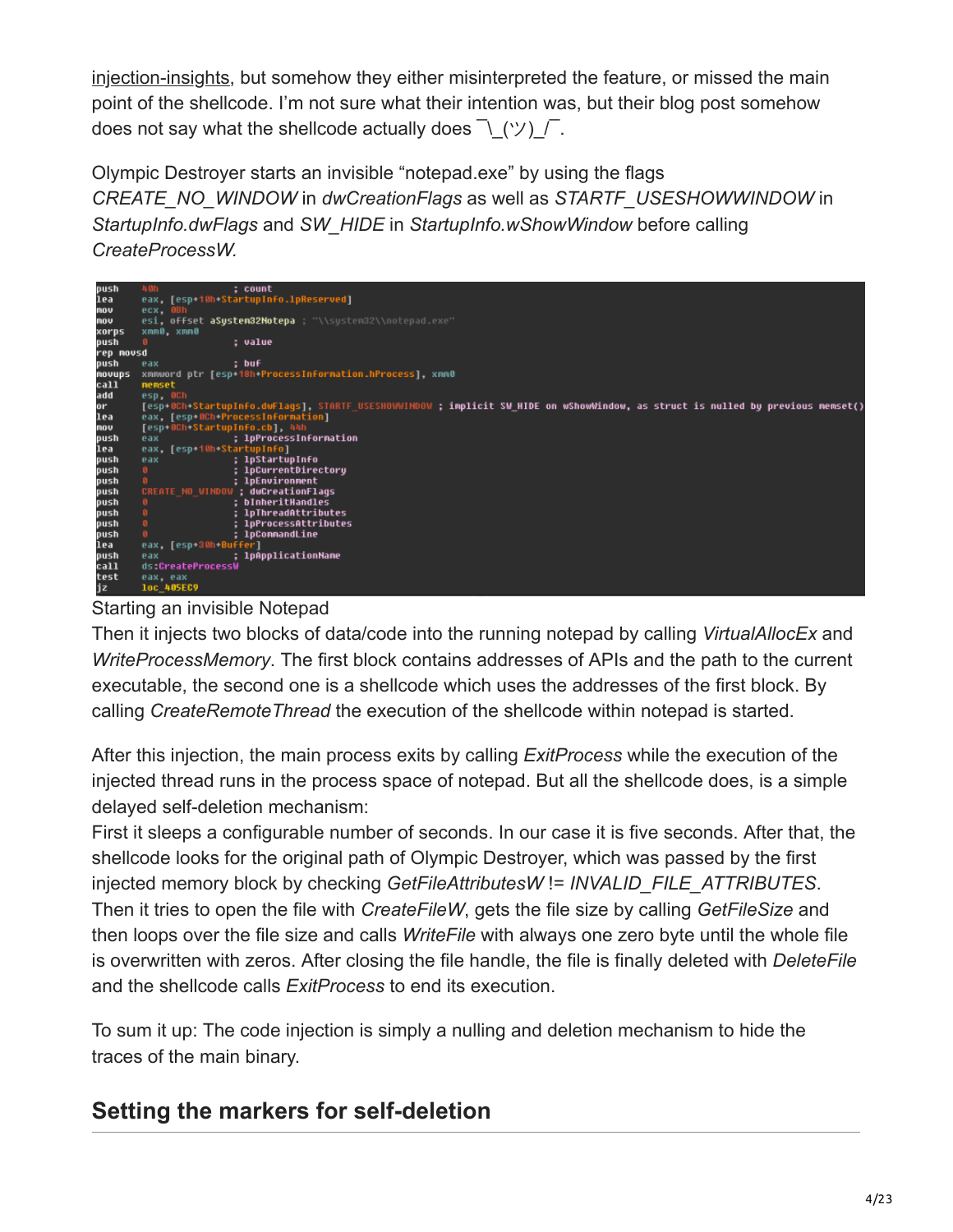The two files, which mark multiple runs of Olympic Destroyer, mentioned in the previous paragraph, are then created:

```
if ( config.bIsServiceOrAdmin )
  tryCreateFileByComputername();
if ( config.bIsUserAccount )
  tryCreateFileByComputernameAndUsername();
```
Create infection markers

Depending on the rights under which the binary is running, the markers in *C:\* and %*COMMON\_DOCUMENTS%* are created. From then on, a second run of Olympic Destroyer will wipe the original executable.

## **Stealing credentials**

In the following call to 0x004065A0, we will dive into a very important feature of Olympic Destroyer: The stealing of credentials from the current system, which are later used for lateral movement.

Olympic Destroyer contains five resources of type "BIN". All of those resources are encrypted with AES. The calculation of the key is hard coded in the binary and can be described as a trivial MD5 hash of the string "123". This hash is then concatenated twice in order to reach a key length of 256 bits for the AES algorithm. The evaluation of whether those shenanigans of symmetric cryptography with a hard coded key makes sense is left as an exercise for the reader.  $\bullet$ 

When stealing the credentials, at first the resource 101 is decrypted, written to a more or less randomly generated filename in %tmp%. "More or less" because the algorithm is based on calls to *GetTickCount()* with *Sleeps* in between the calls.

After writing the decrypted resource to disk, a proper random string is generated by calling *CoCreateGuid*. The *GUID* is then used as the name for a named pipe in the form *\\.\pipe\*, which is created by calling *CreateNamedPipeW* and then used as inter process communication mechanism with the process, which is then started from the file written to %tmp%.

#### **Resource 101**

When resource 101 is started, it also gets the name of the pipe to communicate with its parent process as well as the password "123" as arguments. The main task of resource 101 is to use the password to decrypt and execute another resource of type "BMP" embedded in the file of resource 101 and send a buffer with stolen credentials to its parent process. So, it's a simple loader which transfers a buffer via IPC.

The BMP resource is a DLL called "BrowserPwd.dll". This DLL is not written to disk but parsed and loaded in memory. It seems that its only purpose is to steal credentials from the browsers Internet Explorer, Firefox and Chrome. In order to work with Firefox and Chrome, an SQLite library is compiled into the DLL, which makes up most of the DLL's code.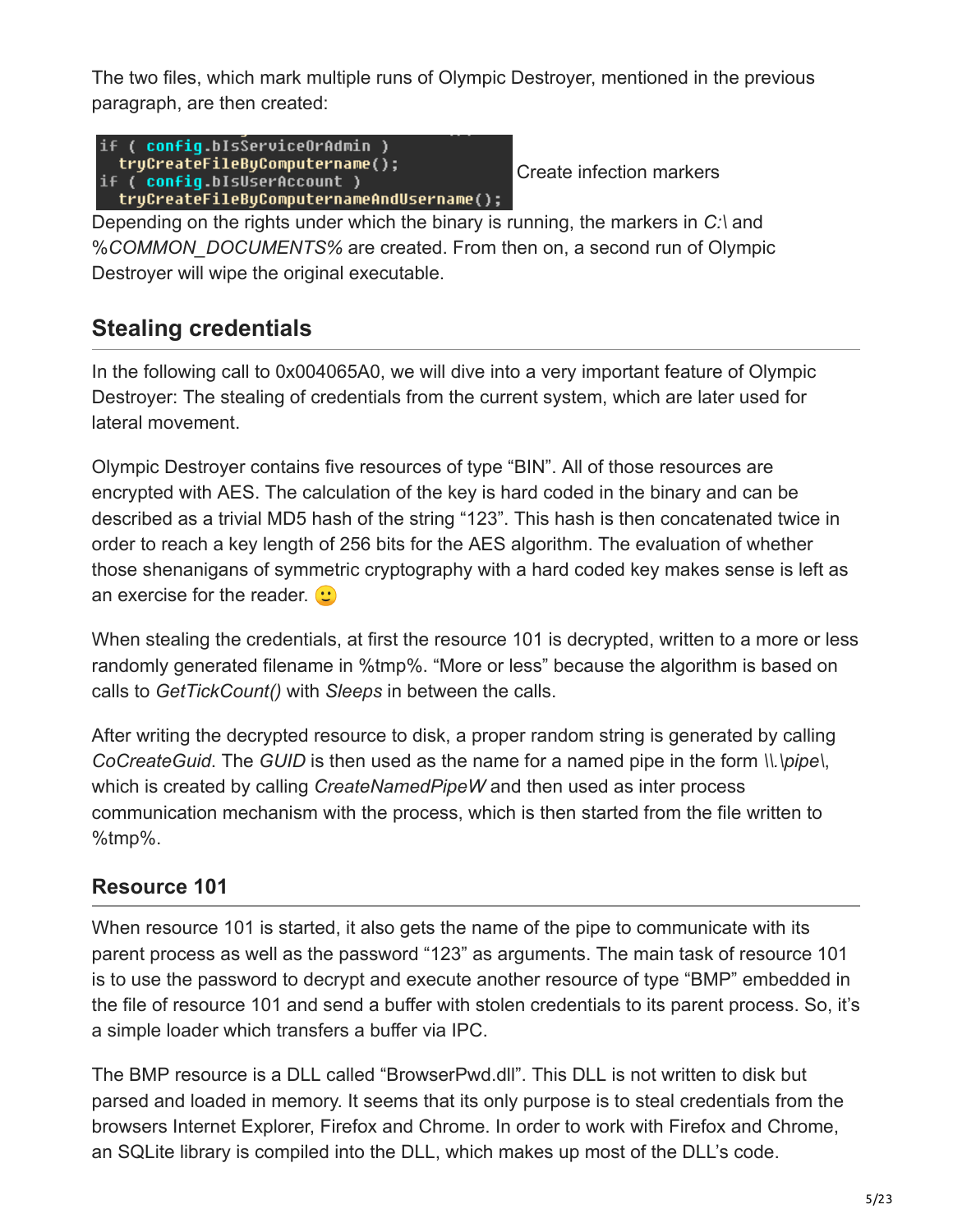- For Internet Explorer it uses COM to iterate over the browsers history and then reads all autocomplete passwords from the registry in *Software\Microsoft\Internet Explorer\IntelliForms\Storage2* and decrypts them using the WinAPI *CryptUnprotectData*.
- For Firefox, the credentials are stolen from *sqlite* and *logins.json*. The *nss3.dll* from Firefox is used to decrypt the protected passwords.
- For Chrome, the user's database in *[…]\Application Data\Google\Chrome\User Data\Default\Login Data* is copied temporarily and then the credentials are read and decrypted by calling the WinAPI *CryptUnprotectData*.

All stolen credentials are returned in a buffer which uses a special style of separating the single items. This buffer is constructed within the DLL and returned to its original loader, which is resource 101:

```
void __usercall addToReturnBuffer(const CHAR *username@<edx>, memObj *a2@<ecx>, LPCSTR password)
  memObj *v3; // <mark>ebx@1</mark><br>int len1; // eax@2
  int len2; // eax@2
  int len3; // eax@2<br>int len4; // eax@2
  const CHAR *1pString; // [esp+4h] [ebp-4h]@1
  1pString = username;v3 = a2if ( password )
    len1 = lstrlenW(L"<STARTCRED>
    len1 = lstrlenW(L"<STARTCRED>");<br>v3->ptr = appendToBuffer((LPVOID)v3->ptr, v3->size, (int)L"<STARTCRED>", 2 * len1, (int)&v3->size);
    MultiByteToWideChar_wrapper(v3, lpString);
    len2 = 1strlenW(L")lenz = istrienw(L"<STARTPASS>");<br>v3->ptr = appendToBuffer((LPVOID)v3->ptr, v3->size, (int)L"<STARTPASS>", 2 * len2, (int)&v3->size);
    MultiByteToWideChar_wrapper(v3, password);
    len3 = lstrlenW(L"<<mark>ENDCRED>");</mark><br>v3->ptr = appendToBuffer((LPVOID)v3->ptr, v3->size, (int)L"<ENDCRED>", 2 * len3, (int)&v3->size);
    lens = 1strlenW(L")len4 = 1strlenW(L''\n'');u3->ptr = appendToBuffer((LPU0ID)u3->ptr, u3->size, (int)L"\n", 2 * len4, (int)&u3->size);
```
#### Stolen credentials are formatted in a certain way

This buffer is then sent from the loader via the named pipe to its parent process: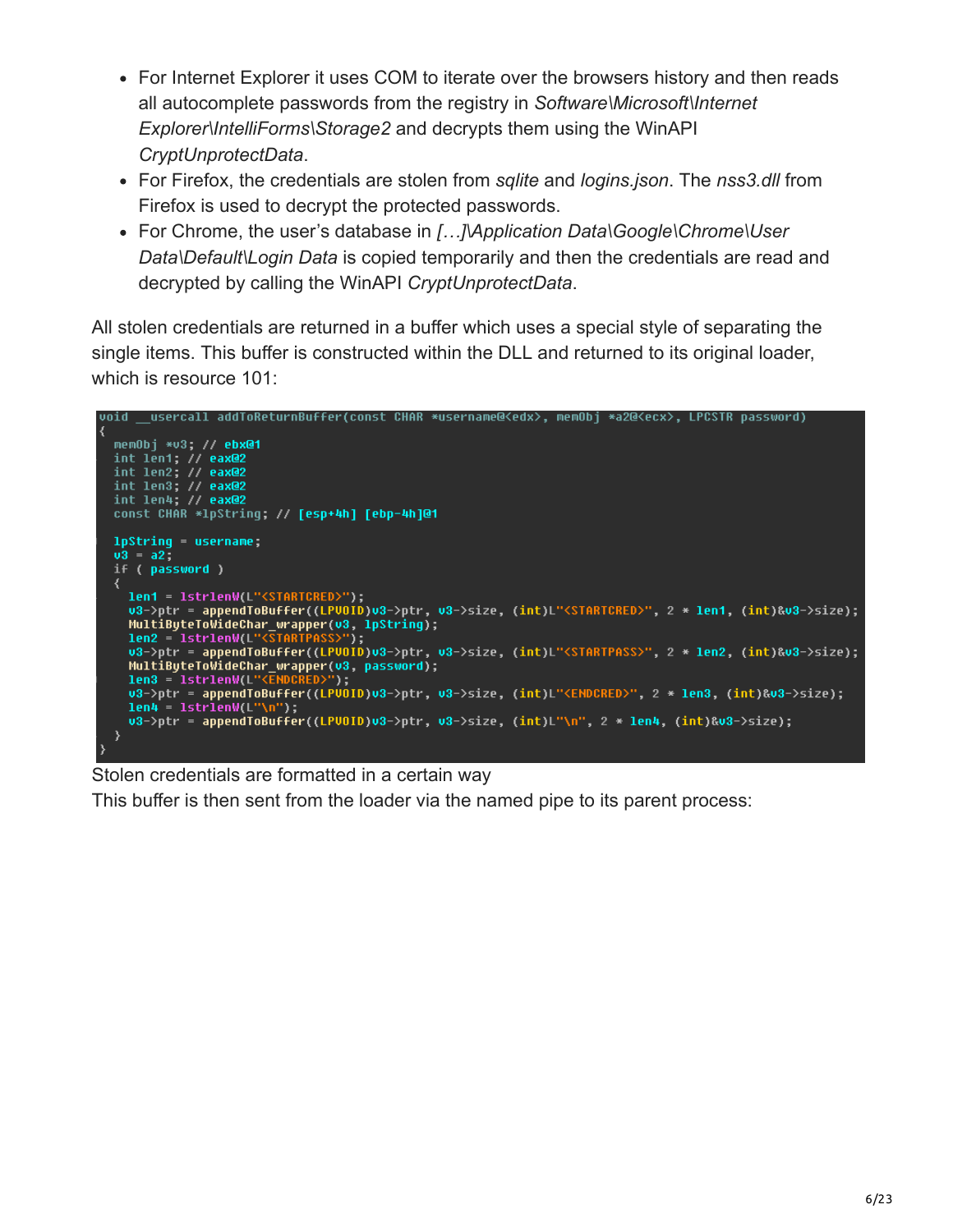```
return 1;
v9 = dwBytes;if ( *allocMem(dwBytes, &memOut) )
 return 1;
if ( !decrypt(&memOut, (int *)&stolenCredentials, v9, v10, (int)&key_1) )
 return 1;
if ( !bIsMZHeader(&memOut) )
  return 1;
v11 = adjustSelfToken();stolenCredentials = 0;
if ( !stealCredentials(u11, (memObj *)&memOut, (int *)&stolenCredentials, u3) )
  return 1;
returnedBuffer = L"<NULL>";
if ( stolenCredentials )
 returnedBuffer = (const wchar_t *)stolenCredentials;
v13 = CreateFileW(pipeName, 0x400000000u, 2u, 0, 3u, 0, 0);
v14 = v13if ( v13 )
  if (v13 := (HANDLE)-1))
  ₹
    stolenCredentials = 0;WriteFile(u13, returnedBuffer, 2 * wcslen(returnedBuffer), (LPDWORD)&stolenCredentials, 0);
    CloseHandle(v14);
  \mathcal{Y}return 0;
```
The loader of resource 101 uses the names pipe to transfer the buffer with the stolen credentials

#### **Resource 102 and 103**

After resource 101 was executed, a second attempt to steal credentials is started, in case the current process could acquire debug privileges during initialization of the config object. In case it has those right, depending on the architecture of the operating system, either resource 102 (x86) or 103 (x64) is started. Both executables have the same logic as resource 101 – decrypt and load a DLL in memory, execute the DLL and return its buffer via IPC – only the payload in form of their internal DLL, the resource of type "BMP", is different. Everything else stays the same.

So, the question is, what are the DLLs in the resources of resource 102 and 103? For 103, the x64 version, I did not look into it in order to save some time, but I assume it's the very same payload as in 102, only for x64 systems. For 102, which is an x86 binary, the loaded internal DLL seems to be a custom version of the well-known penetration testing tool Mimikatz, which, besides other nifty features, can dump credentials from a Windows system. I did not spend too much time in the analysis of this DLL, but a swift look (as in "1-2 hours"), compared with several matching functions, structures and strings from the original code of Mimikatz are strong indicators that this DLL has actually Mimikatz' credential dumping capability. This assumption was also verified by dynamic analysis, where the binary was actually stealing the credentials of my analysis machine. Additionally, the author(s) of Olympic Destroyer named this DLL "kiwi86.dll", which is a reference to the nickname "gentilkiwi", who is the author of Mimikatz.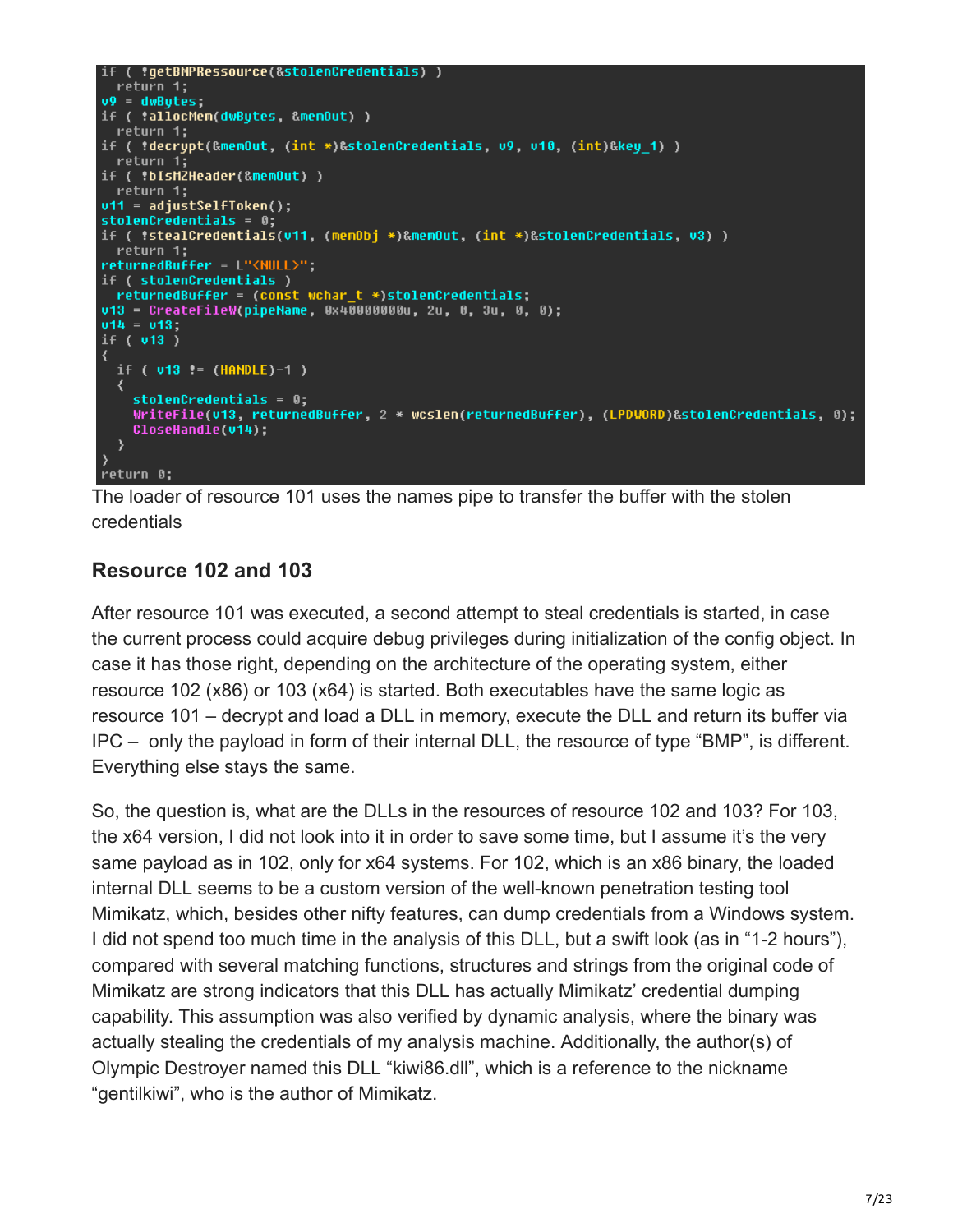After receiving the stolen credentials via the named pipes, Olympic Destroyer parses the received buffers and saves the credentials in its config structure. Then it returns its control flow to the main function.

### **Saving the Credentials – Or how to build a network worm**

Back in the main function, right after stealing credentials from browsers and by the power of Mimikatz, Olympic Destroyer creates a copy of itself in the %tmp% folder in 0x00404040. If this copy succeeds, the copied file is modified in the next function call to 0x00401FB0. Here the whole file is read into a buffer in the process' memory. Then this buffer is searched for the byte marker *9E EC 87 D4 89 16 42 09 55 E2 74 E4 79 0B 42 4C*. Those bytes mark the beginning of the serialized credentials vector as an array:

|          |  |  |  |  |  |  |  |  | 00026F00 2B 10 48 60 02 00 00 00 DE EC 87 D4 89 16 42 09 +.H  ži + Ô%.B.                                                                                                                                                             |  |
|----------|--|--|--|--|--|--|--|--|--------------------------------------------------------------------------------------------------------------------------------------------------------------------------------------------------------------------------------------|--|
|          |  |  |  |  |  |  |  |  | 00026F10 55 E2 74 E4 79 OB 42 4C 2C 00 1B 00 0C 00 50 79 Uâtäy.BL,Py                                                                                                                                                                 |  |
|          |  |  |  |  |  |  |  |  | 00026F20 65 6F 6E 67 63 68 61 6E 67 32 30 31 38 2E 63 6F eongchang2018.co                                                                                                                                                            |  |
|          |  |  |  |  |  |  |  |  | $00026F30$ 6D 5C 70 63 61 64 6D 69 6E 00 $\blacksquare$ The substant $\blacksquare$ m\pcadmin.                                                                                                                                       |  |
|          |  |  |  |  |  |  |  |  |                                                                                                                                                                                                                                      |  |
|          |  |  |  |  |  |  |  |  | 00026F50 67 63 68 61 6E 67 32 30 31 38 2E 63 6F 6D 5C 50 gchang2018.com\P                                                                                                                                                            |  |
|          |  |  |  |  |  |  |  |  |                                                                                                                                                                                                                                      |  |
| 00026F70 |  |  |  |  |  |  |  |  | <b>The Community of the Community of the Community of the Community of the Community of the Community of the Community of the Community of the Community of the Community of the Community of the Community of the Community of </b> |  |
| 00026F80 |  |  |  |  |  |  |  |  | 6E 67 63 68 61 6E 67 32 30 31 38 2E 63 6F 6D 5C ngchang2018.com\                                                                                                                                                                     |  |

dump of Olympic Destroyer

I tried to mark the single elements of the array in different colors to describe them, but it turns out my MS Paint skills are really bad. So, you'll just get a two pseudo structs defining what you can see around the red marked bytes:

```
struct credentials
{
byte marker[16];
WORD numberOfElements;
CREDENTIAL credentialArray[numberOfElements];
};
struct CREDENTIAL
{
WORD lengthOfUsername;
WORD lengthOfPassword;
char userName[lengthOfUsername];
char password[lengthOfPassword];
}
```
In our case there are 0x2C stolen credentials. The first block of credentials has a *username\domain* string of 0x1B bytes length and has a password of 0x0C bytes length. Then the second block of credentials follows, and so on.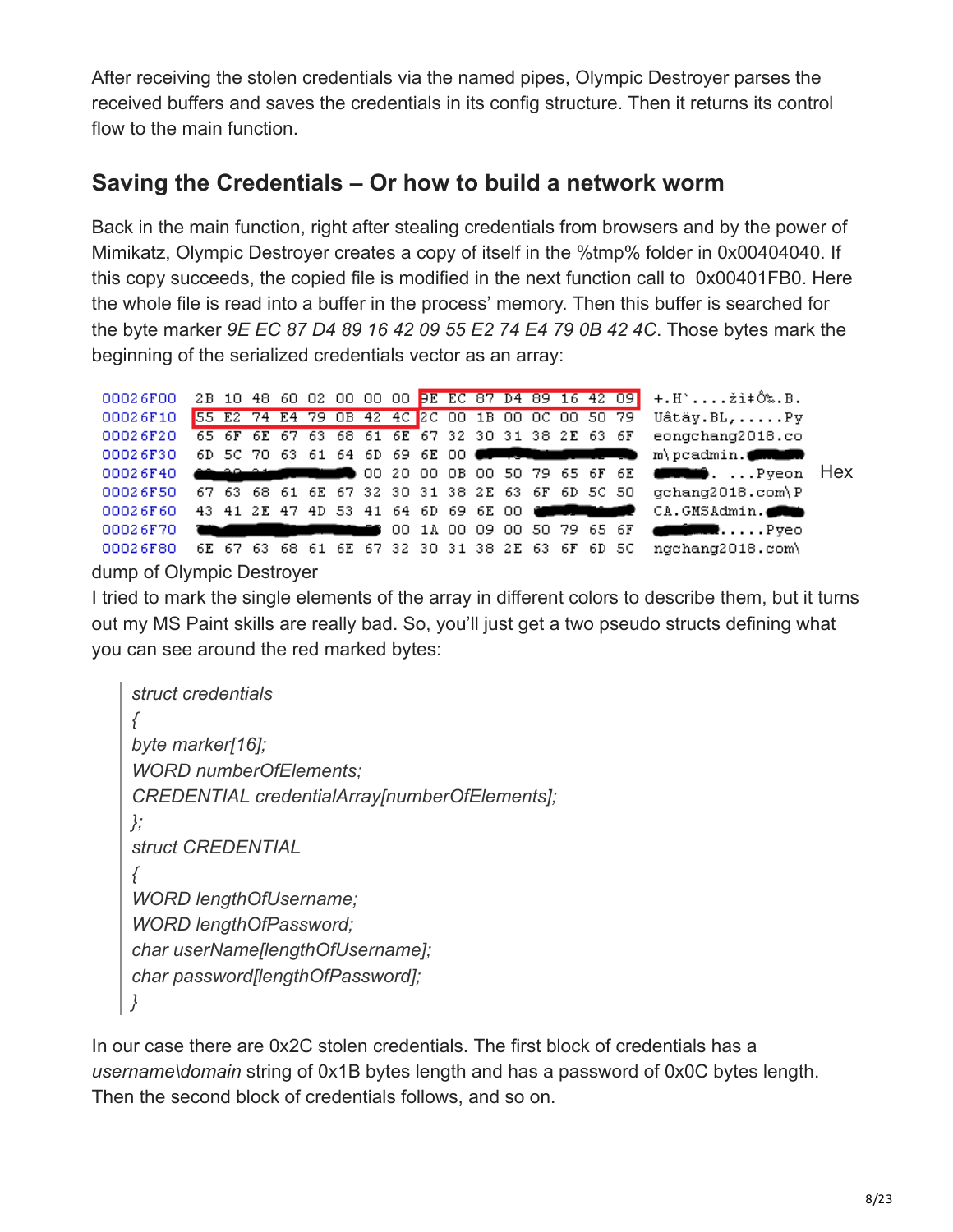Once Olympic Destroyer has located the array in its buffer, the array is written over with the serialized version of the current credentials vector of the config object. Then the executable modified in memory is written back to disk in the %tmp% directory.

In other words: The list of credentials, which was present when Olympic Destroyer was executed first, is now updated with all credentials stolen during runtime.

### **Resource 104 and 105 – Preparing the next steps**

After updating a copy of itself with all stolen credentials, the execution flow returns to the main function where two consecutive calls to 0x00403F30 prepare the network spreading algorithm and the destructive parts. Both calls take a resource name as a first parameter for input and return a string with a path to a file. In this function Olympic Destroyer takes the same decryption algorithm as previously described and decrypts the resources 104 and 105. Both files are not yet executed but written to disk with a random filename in the %tmp% folder.

Resource 104 is a simple copy of the well-known tool "PsExec" which can be used to execute commands and files on remote computers. It will come into play when I describe the lateral movement.

Resource 105 though is the actual "Destroyer" of Olympic Destroyer.

### **Starting the Destroyer – Fulfilling the real purpose**

After writing resource 104 and 105 to %tmp%, the function at 0x00404220 is called with the path to resource 105 as an argument. Here nothing magical happens. The file from the resource is simply executed without a visible window/console and the function returns: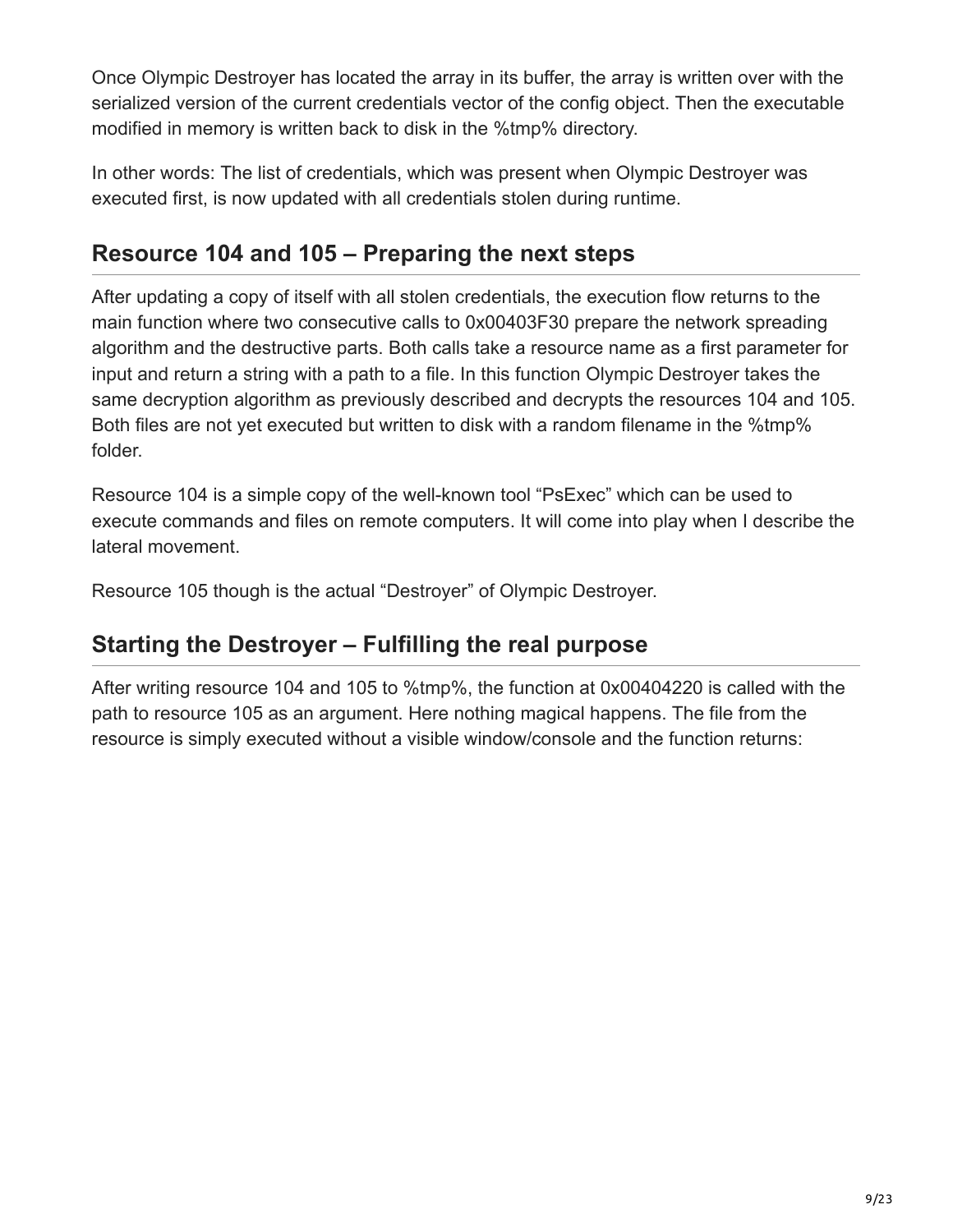```
startProcessHidden@<eax>(char *filePath@<ecx>, int lastErrorRet, int pidRet)
    usercall
char *v3; // edi@1
int result; // eax@2
int bSuccess; // edi@5
DWORD *pidReta; // [esp+68h] [ebp+10h]@0
v3 = filePath,
if ( !filePath )
 return 0;
if ( pidRet )<br>if ( pidRet )<br>processinformation = 0.61ProcessInformation = 0i64;
memset((char *)&StartupInfo.1pReserved, 0, 64);
StartupInfo.dwFlags |= STARTF_USESHOWWINDOW;
StartupInfo.cb = 68;bSuccess = CreateProcessA(v3, 0, 0, 0, 0, CREATE_NO_WINDOW, 0, 0, &StartupInfo, &ProcessInformation);
if ( bSuccess || !pidRet )
 if ( pidReta )<br>*pidReta = ProcessInformation.dwProcessId;<br>result = bSuccess:
  result = bSuccess;else
  *(_DWORD *)pidRet = GetLastError();
  result = 0;return result;
```
Starting an invisible process

From here on the destroyer from resource 105 is running. It has its own chapter later on.

#### **Lateral Movement**

Once the destroyer part of Olympic Destroyer has been started in its own process, the main function calls 0x00406ED0 to start the network spreading routine.

At first two sanity checks are made by calling *GetFileAttributesA* in order to ensure that PsExec from resource 104 and the copy of Olympic Destroyer with the updated credentials list in the %tmp% folder exist. If both checks pass, a list of potential targets within the local network is built:

With a call to 0x00406DD0 Olympic Destroyer utilizes the *GetIpNetTable* API to enumerate all IPv4 addresses of the current ARP cache, thus getting all IP addresses the local machine had access to – considering ARP cache timeouts which can remove older entries, of course.

The list of IPv4 addresses is then passed to the function at 0x004054E0, along with a pointer to the config object as well as the path to PsExec and the updated copy of Olympic Destroyer in the %tmp% folder. I think it is noteworthy that passing both paths to the files in %tmp% is completely superfluous, since they are already a part of the config object, which is also passed as argument.

The function at 0x004054E0 is the heart of the spreading algorithm:

First, it reads the updated copy of Olympic Destroyer into memory. Then it initializes a new structure with all information passed as arguments as well as some additional information, which is somehow not really used later on. After that it calls 0x00407680, where the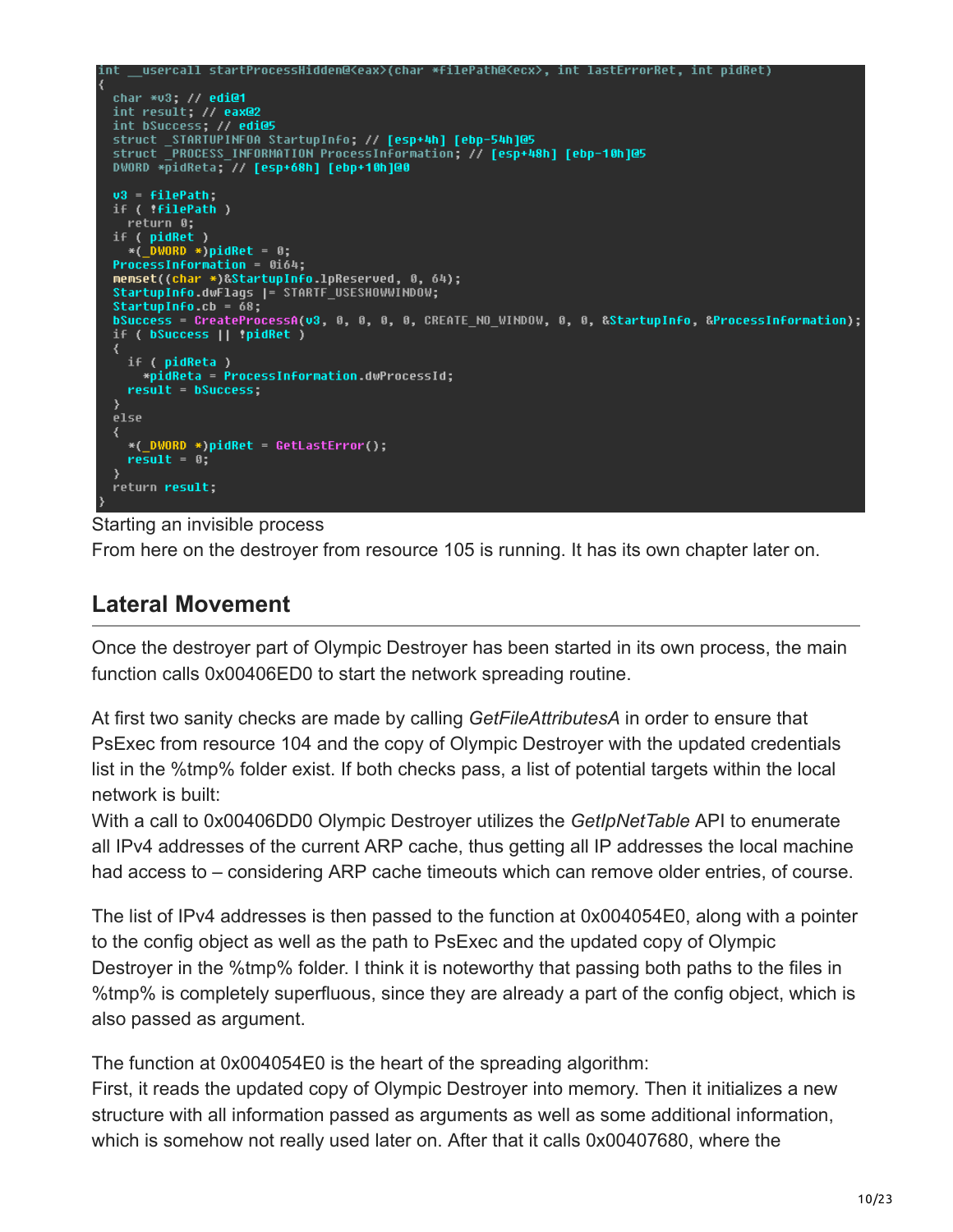spreading in the network begins:

For each IP address, a new thread is spawned, which starts at 0x00407D40. This thread then loops over all credentials of the config object, trying to use WMI via COM objects in order to infect remote computers:



Remote command execution

The first important function for that is at 0x004045D0 (called *executeRemoteCmdline*), which gets one IP and one pair of credentials as input, as well as one command line to execute on the target machine – *outPtr* is used to transport the return value. The whole function is a mess of COM calls, but I'll try to explain their meaning anyways. Words in italic are quotes from the binary:

This function creates a COM object of *CLSID {4590F811-1D3A-11D0-891F-00AA004B2E24}* and *IID {dc12a687-737f-11cf-884d-00aa004b2e24}* in order to remotely execute WMI commands. Then a connection to *\\\root\CIMV2* is created and the credentials are applied by calling *CoSetProxyBlanket*. With the class *Win32\_Process* and the function *Create* a *Commandline* is executed on the remote computer. With "*Select \* From Win32\_ProcessStopTrace*" the event for the termination of the remote process is registered in order to read its *ExitStatus* code afterwards.

The executed command line is rather simple:

```
"cmd.exe /c (ping 0.0.0.0 > nul) && if exist %programdata%\\evtchk.txt (exit 5) else ( type nul
> %programdata%\\evtchk.txt)"
```
With the execution of *ping* a short delay is introduced, since the execution waits for *ping* to fail four times to ping the address *0.0.0.0*. Then, in case the file *%programdata%\evtchk.*txt exists on the target system, the execution returns the exit code five. Otherwise said file is created and the execution finishes with its standard error code of zero.

The return value of the remote command line is then read and is returned via *outPtr* as a function argument from 0x004045D0. Interestingly the *outPtr* is only written to in case of a successful remote execution. All error cases leave the *outPtr* untouched. As the memory address of the target of *outPtr* is initialized with zeros, the caller of 0x004045D0 is unable to distinguish between an error during the remote code execution (e.g. because of false credentials or an unavailable IP) and the successful write of *%programdata%\evtchk.txt* file on the remote machine.  $\lceil \langle \Psi \rangle \rceil$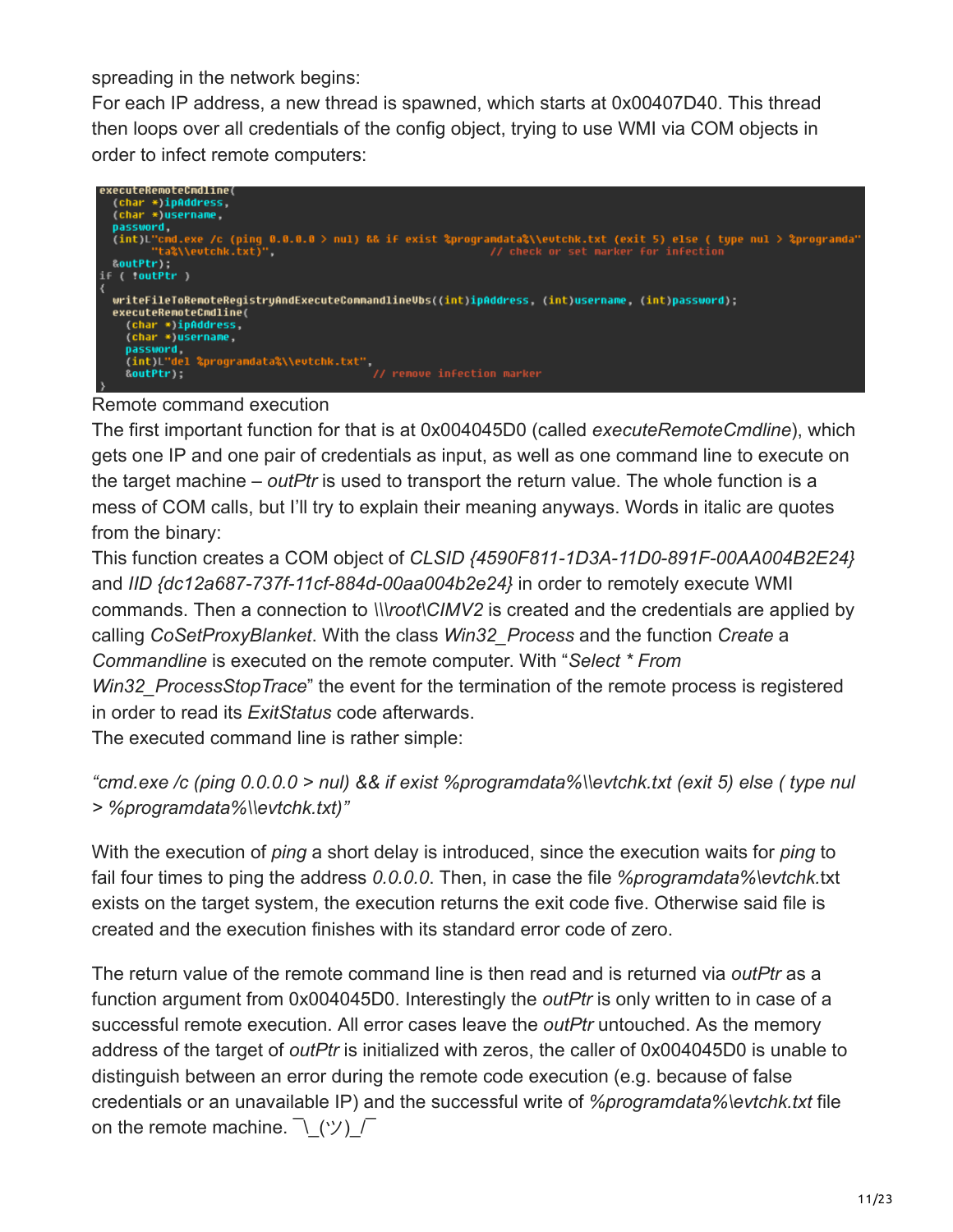#### At 0x00404C30 the second interesting function (called

*writeFileToRemoteRegistryAndExecuteCommandlineVbs)* is located. It takes the target IP address as well as the credentials as input. It is very similar to the function 0x004045D0 described previously. The main difference is that by using the *StdRegProv* class and the function *SetBinaryValue* a registry key in *HKEY\_CURRENT\_USER\Environment* with the name *Data* is created on the remote computer. The value of the registry key an executable file, but interestingly it is not the copy of Olympic Destroyer with the updated credential list in %tmp%, as I would have expected, but it is the binary which is currently executed and thus does not contain any of the current system's credentials:



The remote spreading algorithm spreads the wrong binary

After the binary is written to the remote registry, the function at 0x00404C30 calls the function at 0x004044B0. Here the function *Create* of the COM class *Win32\_Process* is used to remotely execute another command line. This command line is already known from the Talos blog post. For readability I pretty-printed the commands: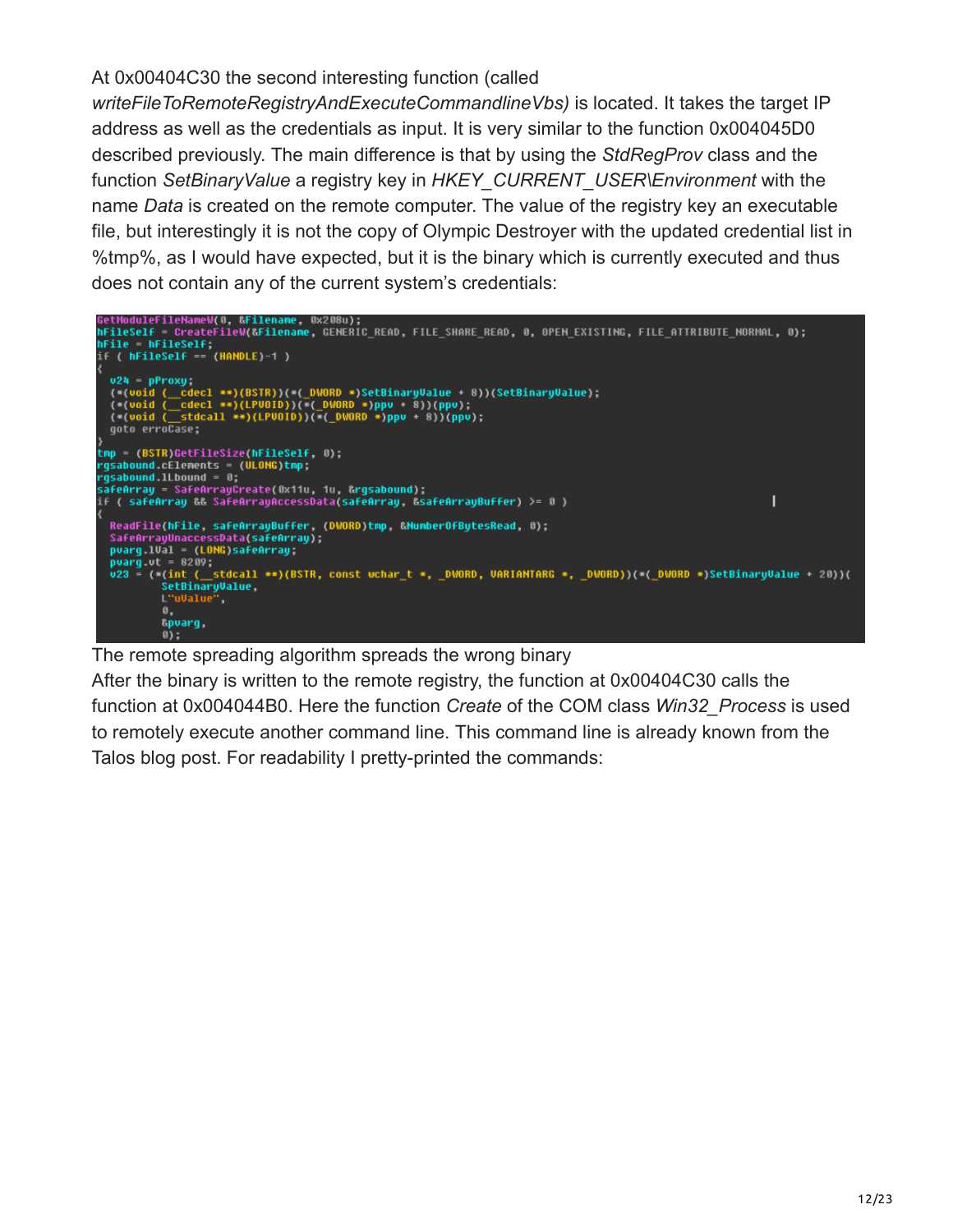*cmd.exe /c ( echo strPath = Wscript.ScriptFullName & echo.Set FSO = CreateObject^(\"Scripting.FileSystemObject\"^) & echo.FSO.DeleteFile strPath, 1 & echo.Set oReg = GetObject^(\"winmgmts: {impersonationLevel=impersonate}!\\\\.\\root\\default:StdRegProv\"^) & echo.oReg.GetBinaryValue ^&H80000001, \"Environment\", \"Data\", arrBytes & echo.Set writer = FSO.OpenTextFile^(\"%ProgramData%\\%COMPUTERNAME%.exe\", 2, True^) & echo.For i = LBound^(arrBytes^) to UBound^(arrBytes^) & echo.s = s ^& Chr^(arrBytes^(i^)^) & echo.Next & echo.writer.write s & echo.writer.close ) > %ProgramData%\\\_wfrcmd.vbs && cscript.exe %ProgramData%\\\_wfrcmd.vbs && %ProgramData%\\%COMPUTERNAME%.exe*

The first set of *echo*s outputs parts of a VB script, which are then written to *%ProgramData%\\_wfrcmd.vbs* by using the redirect operator ">". Afterwards this file is executed via the *cscript* interpreter before the executable *%ProgramData%\%COMPUTERNAME%.exe* is executed. This executable is created during the runtime of the newly created VB script, which basically just reads the executable stored in *HKEY\_CURRENT\_USER\Environment\Data* and writes it to *%ProgramData%\%COMPUTERNAME%.exe*.

Back in 0x00405170, the function at 0x004045D0 (*executeRemoteCmdline*) is called a second time. This time it removes the file *%programdata%\evtchk.txt*, which was previously checked or created on the remote computer by executing the command line "*del %programdata%\evtchk.txt*".

To state the obvious, in case it got lost in all the text: *%programdata%\evtchk.txt* is intended as a mutex object on the remote computer, which marks that a remote infection is currently ongoing. This avoids that two computers running Olympic Destroyer's infection routine infect the same target at the very same time. Yet, as this file is deleted right after the infection, it does not avoid multiple infections of the same target in general, but only in parallel.

While all previously mentioned remote infection threads are running, the main thread waits for their termination by calling *WaitForMultipleObjects*, where it waits for all spawned threads to finish.

Once all threads are finished and back in the function 0x00406ED0, the control flow enters a loop, which iterates over all credentials and passes them to the function at 0x00406780. This function also has the purpose of enumerating network targets. Once again COM objects are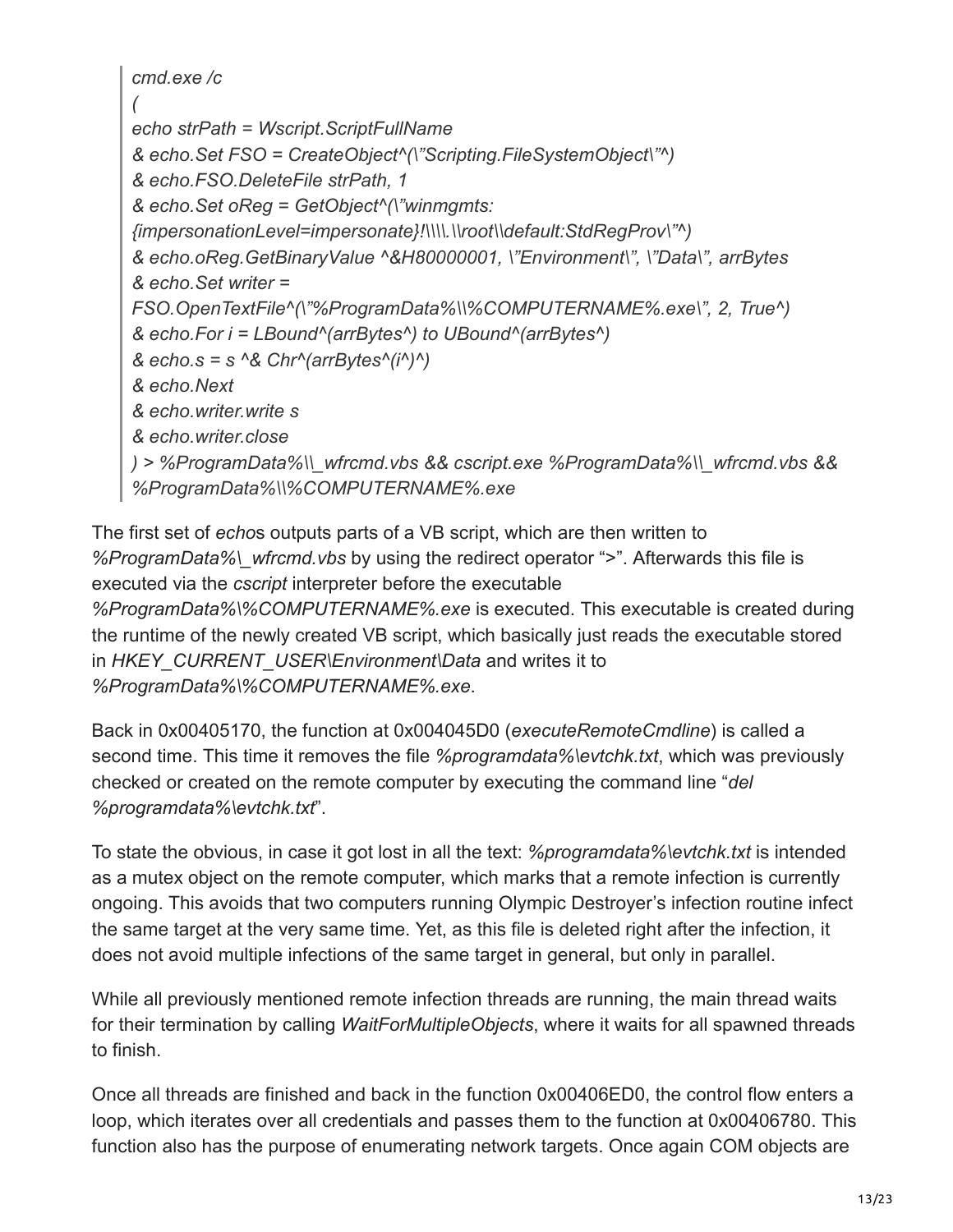involved:

One main part of this function is the call to *NetGetDCName*, which gets the name of the primary domain controller. This name is formatted into the string "*%s\\root\\directory\\LDAP*" in order to use it with the same COM objects as before during the remote code execution (C*LSID {4590F811-1D3A-11D0-891F-00AA004B2E24}* and *IID {dc12a687-737f-11cf-884d-00aa004b2e24})* by using the credentials, which are passed as function arguments. If everything works so far, the statement "*SELECT ds\_cn FROM ds\_computer*" is executed in order to get all computer names from the current domain. Then, for each computer, by calling *GetAddrInfoW* and *ntohl* the domain names are resolved to IPs. A vector of IPs is returned from 0x00406780. The IPs are then passed to the already known function at 0x004054E0 in order to infect those computers remotely.

When this IP enumeration and remote infection loop is finished, some objects and memory is cleaned up before the control flow returns back to the main function.

## **Self-Deletion – Or how to hide your traces, well, at least one of the many…**

The last step in the main function, before freeing the remaining objects and memory, is the call to the already described function "selfDeleteInjectBinary" at 0x00405DD0. This time the sleep interval is only three instead of five seconds. So the spawned process tries to wipe the binary of the parent process every three seconds until it succeeds. The control flow of Olympic Destroyer then leaves the *main* function and the process exits, which will make the wiping of the binary possible.

I think it is noteworthy that none of the other dropped files are deleted. Everything in %tmp% remains and also all infection markers described previously are still there.

## **The Destroyer**

A big part of this component's functionality can be described in one picture by looking at the main function: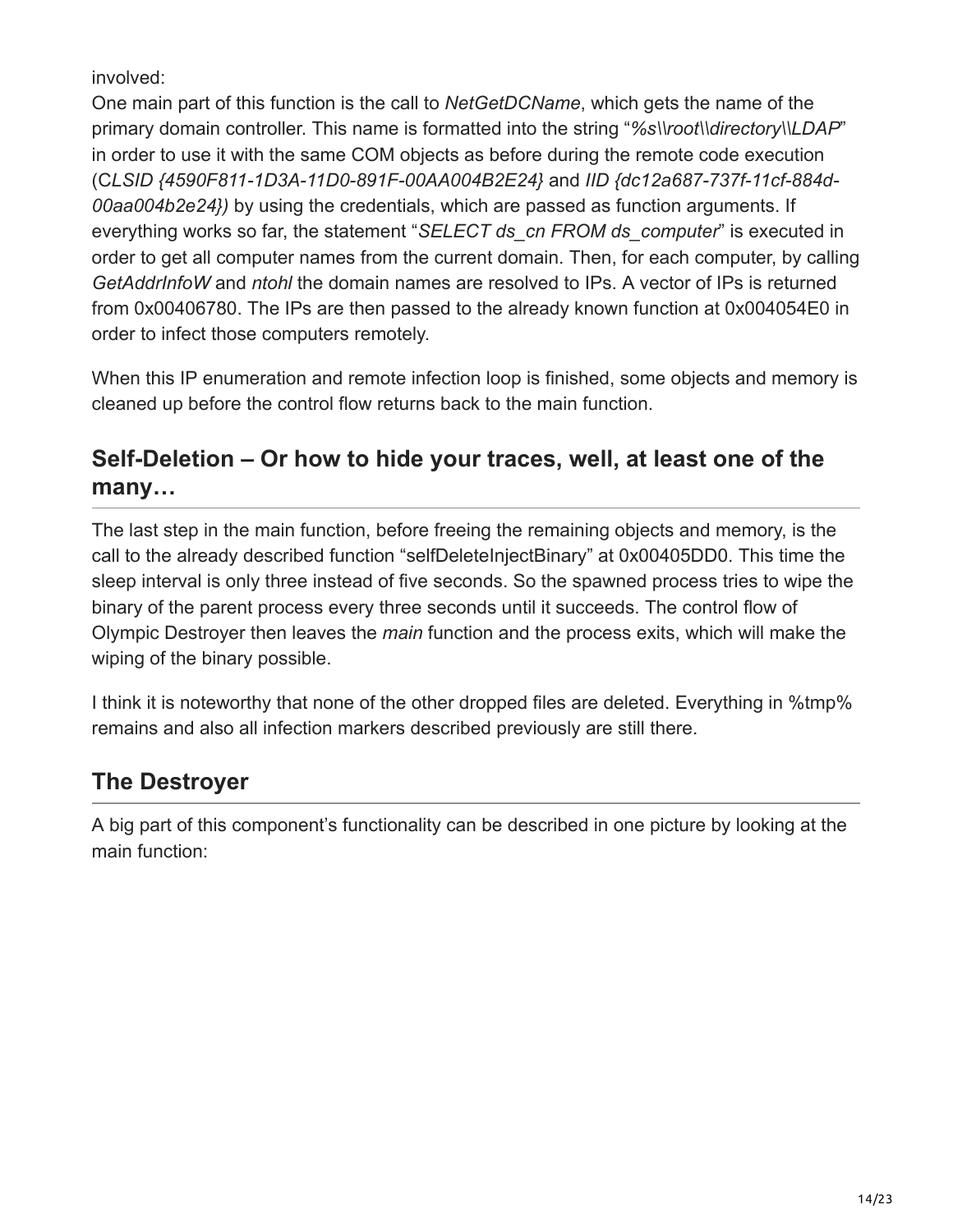

#### Destroyer main function

After giving itself the *SeShutdownPrivilege* and bluntly ignoring all potential erroneous API calls, the Destroyer calls the function at 0x00401000 ("*execProcAndWaitForTerminate*") five times in a row in order to:

- 1. Delete all shadow copies without prompt to avoid restoring the system
- 2. Silently delete all backups created by the tool *wbadmin*
- 3. Ignore all failures during boot and avoid starting the recovery mode
- 4. Clear system logs
- 5. Clear security logs

Then the function at 0x004012E8 ("deactivateAllActiveServices") is called. The name in the screenshot is already a spoiler of the actual functionality: All services of the local computer are disabled. This is done by iterating over all possible types of services by calling *EnumServicesStatusW* with the *dwServiceType parameter set to 0x13F and dwServiceState* to *SERVICE\_STATE\_ALL*, and then calling *ChangeServiceConfigW(SERVICE\_DISABLED)* for each service.

In combination with the previously disabled recovery mode and deleted backups, this bricks the local system on the next boot.

Back in the main function a thread is spawned which executes the function 0x004016BF ("wiperThread"). The main thread then sleeps for a fixed single hour before shutting down the system – no matter what the wiper thread did or didn't do in the meantime. Note that this might also interrupt the spreading routine of Olympic Destroyer, which might still run.

The first thing the wiper thread does is setting its own thread priority to *THREAD\_PRIORITY\_TIME\_CRITICAL* in order to get as much CPU cycles as possible. Then it recursively iterates over all available network resources with the APIs *WNetOpenEnumW* and *WNetEnumResourceW*. Each available resource is temporarily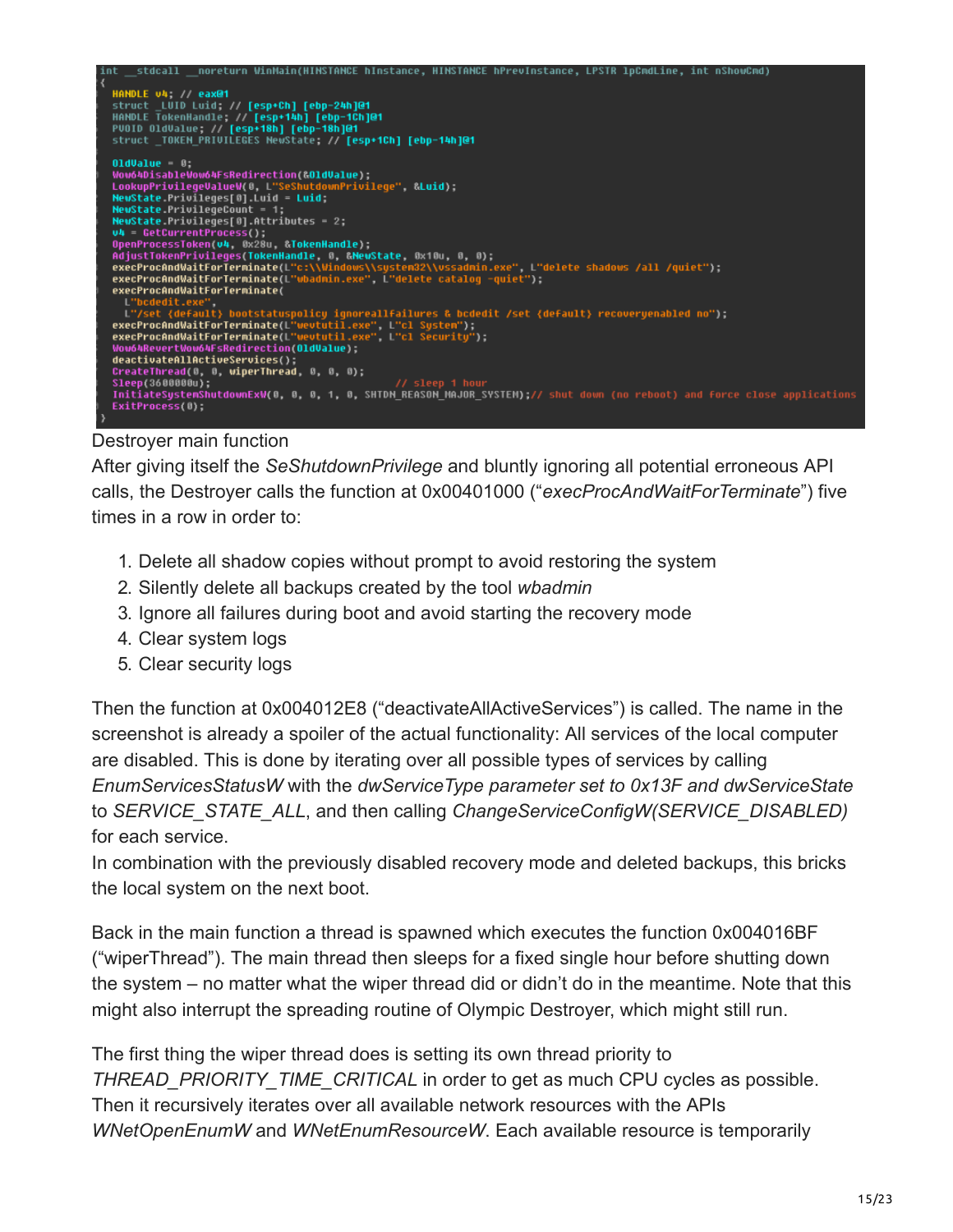mounted by calling *WNetAddConnection2W(CONNECT\_TEMPORARY)*, yet the parameters for the username and password are set to zero, thus the current user's credentials are used. It is important to note that the stolen credentials are not used here. This decouples the Destroyer logically from its parent process.

For each successfully mounted resource the function at 0x00401441 is called. This function is also best described with a screenshot:

```
wsprintfW(&path, L"%s\\*", basePath),
result = FindFirstFileW(&path, &FindFileData);
hFindFile = result;if ( result := (HANDLE)-1 )
₹
  do
  ₹
    v2 = GetProcessHeap();
    pszPath = (LPWSTR)HeapAlloc(v2, 8u, 0x410u);
    PathAppendW(pszPath, basePath_1);
    PathAppendW(pszPath, FindFileData.cFileName);
    if ( FindFileData.dwFileAttributes & FILE_ATTRIBUTE_DIRECTORY )
    ₹
      if ( StrCmpCW(FindFileData cFileName, L".") )
        if ( StrCmpCW(FindFileData.cFileName, L"..") )
          iteratePathAndDestroyFiles(pszPath);// recursion
      }
    <sup>}</sup>
    else
                                                                         Remote
      FileSize.QuadPart = 0i64;v3 = CreateFileW(pszPath, 0x40000000u, 0, 0, 3u, 0x80u, 0);
      if ( v3 := (HANDLE)-1 )
      ₹
        GetFileSizeEx(u3 &FileSize);
        CloseHandle(v3):
        if (FileSize LowPart \leq 1000000)
          zeroFile(pszPath);
        else
          write4096Butes(pszPath);
      ≯
    ¥
    v4 = pszPath\mathsf{u5} = GetProcessHeap();
    HeapFree(\overline{v}5, 8u, \overline{v}4);
  while ( FindNextFileW(hFindFile, &FindFileData) );
  result = (HANDLE)FindClose(hFindFile);
return result;
```
#### wiping functionality

This function simply iterates recursively over all folders, starting at the mountpoint which is provided as an argument, and then destroys each single file that it finds:

- 1. Files equal or smaller to 1MB in size are completely written over with zeros
- 2. For files bigger than 1MB only the first 4096 bytes are nulled. Yet for most files this should be enough to render them useless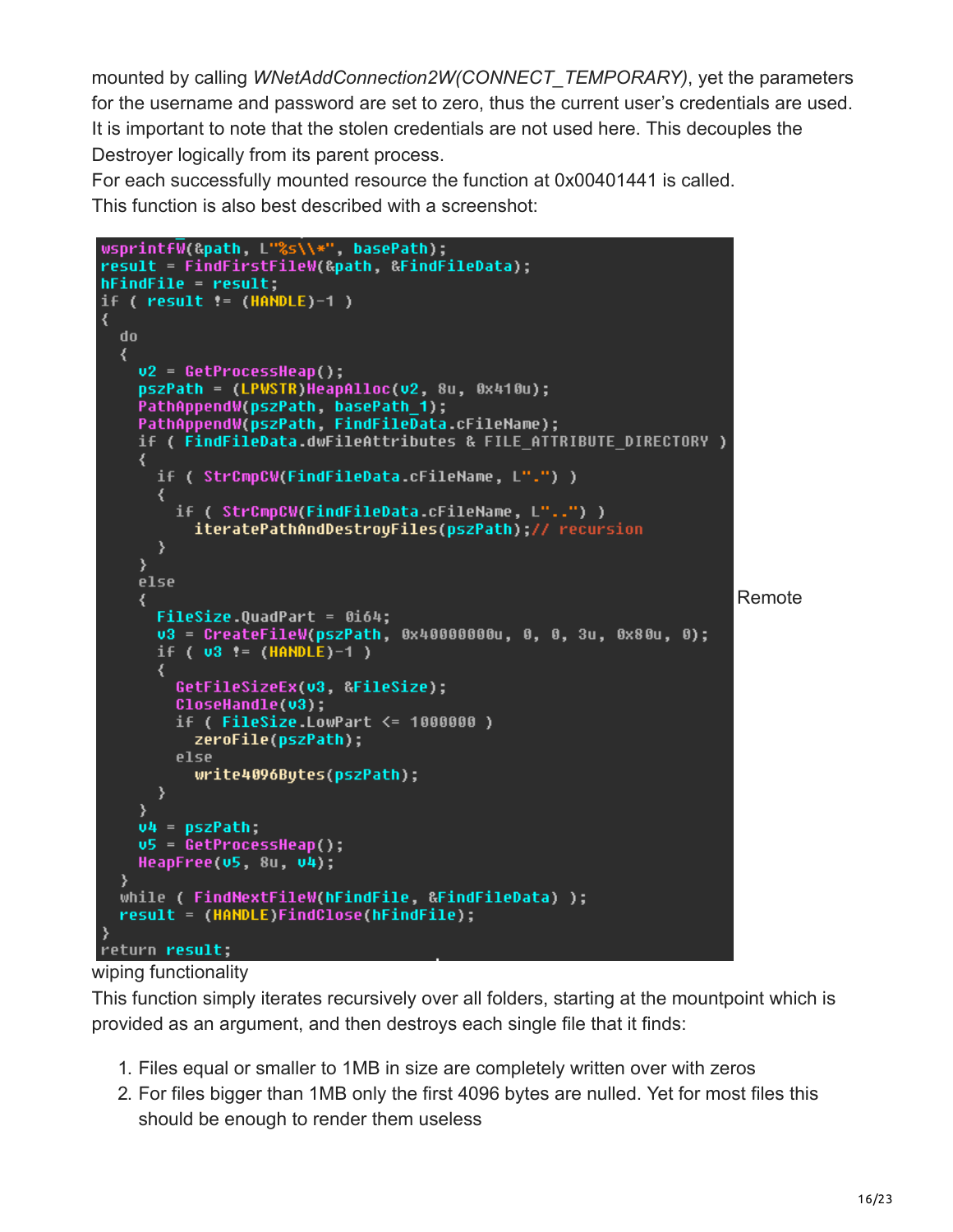The wiper thread does not communicate with the main thread and there is no synchronization in any way. No matter if the wiping already finished or not, the system is shut down after one hour.

It might be a simple mistake to shut the system down after a fixed time: The wiping may not have wiped everything it can reach, or it could have already finished and the local computer is still useable until the shutdown. Additionally the remote spreading could still be ongoing.

Yet, I think it is more likely that this feature is a well-planned and sophisticated time bomb: Imagine Olympic Destroyer spreading through a network, wiping all it could wipe for one hour, when suddenly one system after another shuts down and is unable to boot.

## **Different types of Olympic Destroyer**

As mentioned in the introduction, I found two different types of Olympic Destroyer. The simpler type was described previously. The second type has the very same functionality, it only adds a few more functions. Those additional functions have the purpose of extending the spreading functionality of Olympic Destroyer by leveraging *PsExec*, which was written to %tmp% but then ignored by the simpler version.

## **Using PsExec**

The additional function call is placed right after writing/checking the file *%programdata%\evtchk.txt* and before the spreading function which uses COM objects and spreads the version of Olympic Destroyer which was not updated with the stolen credentials. This bugged behavior of spreading the wrong binary over COM exists in both versions.

The additional call to PsExec is done in the following way:



Format string for

calling PsExec

PsExec is started with several parameters:

- The first three parameter identify the target computer and the credentials which are applied
- Then the dialogue to confirm the EULA of PsExec is skipped with "accepteula"
- "-d" runs PsExec in a non-interactive way, which means that the caller does not wait for PsExec to terminate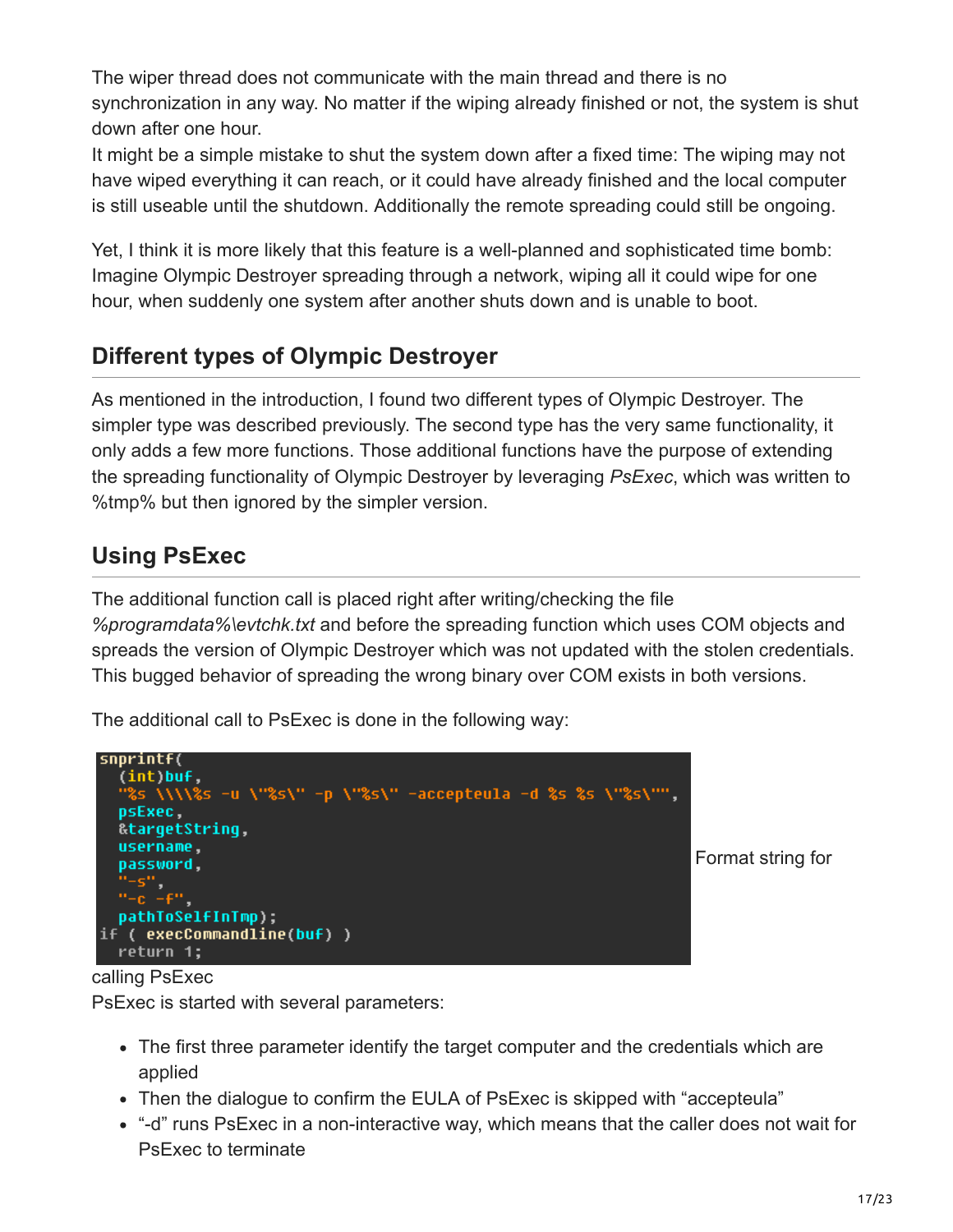- With "-s" the remote process is started with System rights (in case the credentials allow that)
- "-c" and "-f" specify that the actually executed file is copied to the target computer and overwritten in case it already exists
- The last parameter is the remotely executed file, which is obviously Olympic Destroyer

This time the remotely executed binary is the copy of Olympic Destroyer in %tmp%, which was updated with the credentials stolen during the current run.

The output buffer returned from PsExec is parsed for the string "started", which indicates to Olympic Destroyer that its call was successful. A successful remote infection using PsExec breaks the loop which iterates over the credentials for a fixed target computer. Thus the target is only infected once and the bugged COM infection is avoided.

#### **A crippled worm and a capable worm**

The simple version of Olympic Destroyer has some spreading functionality, although it is broken in the sense that the wrong binary is spread through the network. By not spreading the updated version of Olympic Destroyer, which contains the credentials stolen during the run, it loses a crucial part of its spreading capability:

Assume we have a computer "A" with a logged in user who has the rights which allow remote spreading of Olympic Destroyer. And a computer "B", which is in reach of A, but where no user is logged in. A third computer "C" is only reachable over B but not over A. If the simple version of Olympic Destroyer is executed on computer A, it will use the stolen credentials to infect computer B. But on computer B there are no credentials to steal, so it won't be able to infect computer C.

In other words: The simple version of Olympic Destroyer can only spread to computers which are "one hop" in distance.

Yet, in most cases this should still be enough to infect a whole network, since a central Domain Controller is usually connected to most computers in the network.

Spreading the more advanced version including the stolen credentials gives Olympic Destroyer even better worming capabilities, since it gathers more and more credentials as it spreads further and further through a network.

In the previous example computer C could be infected from computer B by using the credentials stolen on computer A.

### **Crunching some numbers**

In order to verify my findings with the two versions of Olympic Destroyer, I grabbed 36 different samples which are identified as Olympic Destroyer and compared their sets of stolen credentials. One sample had and empty list of credentials, so I discarded it.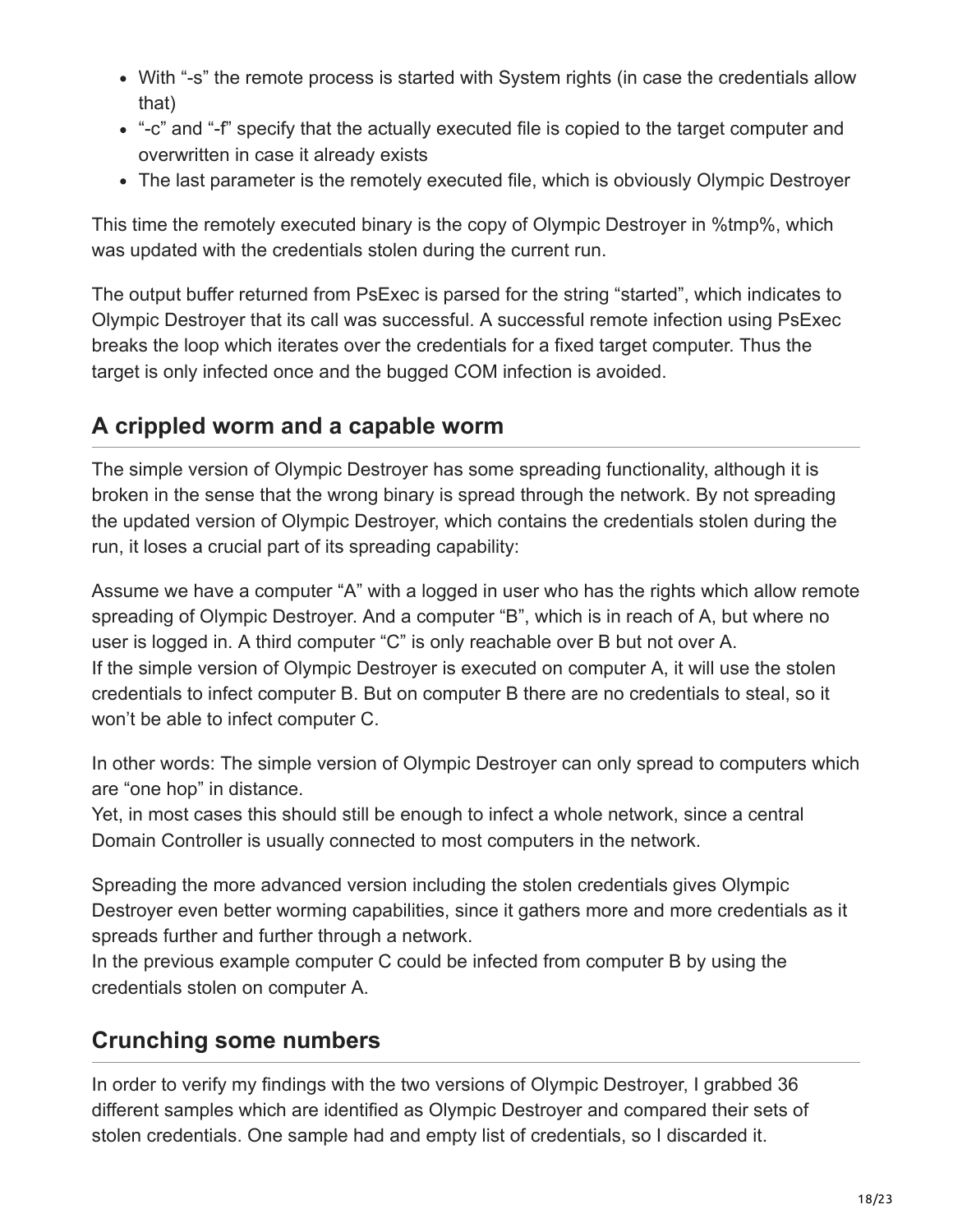It turns out that 23 of those samples are from the simple version type. All of them contained the same set of credentials, which were already described by Talos. They are for the domains *g18.internal* and *Pyeongchang2018.com*. All of the samples contained additional credentials stolen from various sandbox systems and virtual machines of researchers, who probably uploaded the files from the %tmp% folder to Virus Total during their analysis.

I could not find a single sample which contained only a subset of the credentials stolen from the *g18.internal* and *Pyeongchang2018.com* domains. If you strip the credentials from sandboxes and researchers, all 23 samples contain the same set of crendetials. This supports the findings that the simple version of Olympic Destroyer has a broken spreading algorithm.

In contrast to that, 12 samples of the total 36 are from the ATOS network with the domain *ww930*, as partially described by Kaspersky. Apparently the more capable version of Olympic Destroyer was spreading here, thus the differences in the list of credentials is bigger. The first pair of credentials in this set can be found in all 12 samples. But the rest of the credentials is a mix stolen from different computers in the same network. We can see that the worm took different paths when spreading though the network, acquiring the credentials of at least five different computers.

After removing the credentials from researchers and sandboxes, we are left with five unique sets of credentials. If one subset of credentials is one letter, the sets can be described as A, AB, AC, AD and ADE. This shows that the more capable version of Olympic Destroyer actually inherits its list of stolen credentials to the infected systems. The samples in question are:

1942f14326f8ffa3afc83946ba9ec06abe983a211939f0e58362f85dd2a6b96a 25089ec24167f3caa413a9e1965c7dfc661219f45305187070a1e360b03f869c 6d7d35b4ce45fae4a048f7e371f23d1edc4c3b6998ab49febfd7d33f13b030a5 9085926d0beacc97f65c86c207fa31183c5373e9a26fb0678fbcd26ab65d6e64 90c956e8983116359662f8b82ae156b378d3fae02c07a18827b4c65f0b5fe9ef

It is likely that there are more samples out there which give a better picture of the way Olympic Destroyer wormed itself through the ATOS network.

### **PE timestamps**

As the blog article of Kasperky has already shown, the author(s) of Olympic Destroyer had quite the fun in planting false flags. So, the compilation time stamps of the PE files should be taken with a grain of salt, as they can be easily forged. Nonetheless they provide an interesting picture.

Simple version of Olympic Destroyer, PE time stamps ordered ascending: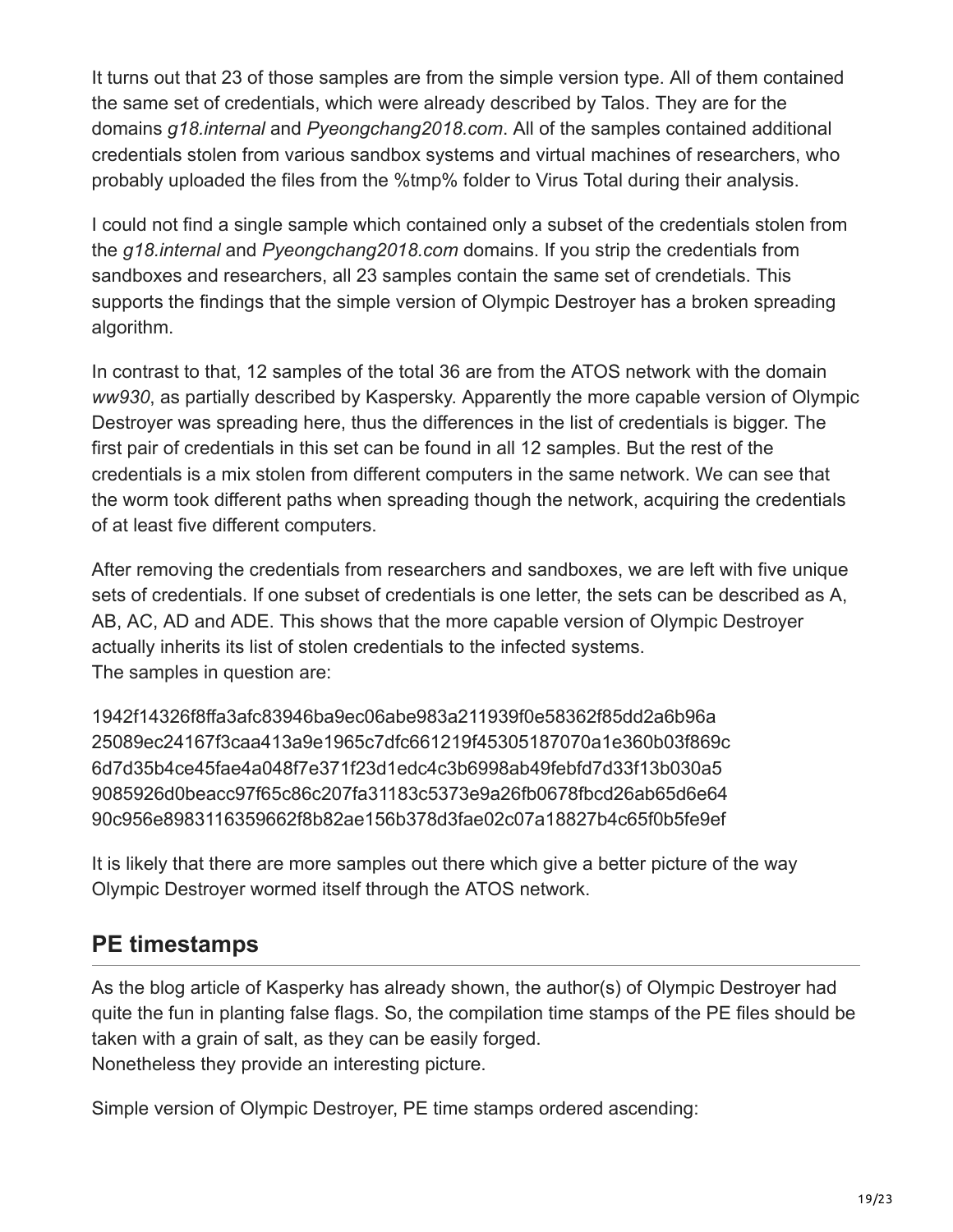| Name                                    | <b>Compilation Time Stamp</b> | <b>Description</b>                      |
|-----------------------------------------|-------------------------------|-----------------------------------------|
| Resource 104                            | 2016-06-28 18:43:09           | Copy of PsExec                          |
| Resource 105                            | 2017-12-27 09:03:48           | Destroyer                               |
| DLL in Resource 101                     | 2017-12-27 11:44:17           | <b>Browser Password Stealer</b>         |
| DLL in Resource 102 2017-12-27 11:44:21 |                               | <b>Windows Account Password Stealer</b> |
| Resource 101                            | 2017-12-27 11:44:30           | Loader for internal DLL                 |
| Resource 103                            | 2017-12-27 11:44:35           | Loader for internal x64 DLL             |
| Resource 102                            | 2017-12-27 11:44:40           | Loader for internal DLL                 |
| Main binary                             | 2017-12-27 11:44:47           | <b>Olympic Destroyer</b>                |

(Note that I did not extract the time stamp for the DLL in the resource of resource 103)

|  |  |  | The PE time stamps of the more complex version in ascending order: |  |
|--|--|--|--------------------------------------------------------------------|--|
|  |  |  |                                                                    |  |

| Name                | <b>Compilation Time Stamp</b> | <b>Description</b>                      |
|---------------------|-------------------------------|-----------------------------------------|
| Resource 104        | 2016-06-28 18:43:09           | Copy of PsExec                          |
| Resource 105        | 2017-12-27 09:03:48           | <b>Destroyer</b>                        |
| DLL in Resource 101 | 2017-12-27 11:38:53           | <b>Browser Password Stealer</b>         |
| DLL in Resource 102 | 2017-12-27 11:38:58           | <b>Windows Account Password Stealer</b> |
| Resource 101        | 2017-12-27 11:39:06           | Loader for internal DLL                 |
| Resource 103        | 2017-12-27 11:39:11           | Loader for internal x64 DLL             |
| Resource 102        | 2017-12-27 11:39:17           | Loader for internal DLL                 |
| Main binary         | 2017-12-27 11:39:22           | <b>Olympic Destroyer</b>                |

Some of those values actually make sense, although they might have been crafted in order to do so. The DLLs which are resources of resource 101 and 102 have to be compiled before they can be embedded as resources, so their time stamps come first. The same goes for all resource which are embedded in them main binary of Olympic Destroyer.

PsExec in resource 104 is the original copy of PsExec, thus has the original time stamp. A time difference of four to nine seconds for each binary sounds realistic, given only a few dependencies on external libraries. Unfortunately, the compilation with the biggest external dependencies, the DLL in resource 101 where SQLite is used, seems to be the first binary in the build chain. This is where I would have expected to see the biggest gaps in between the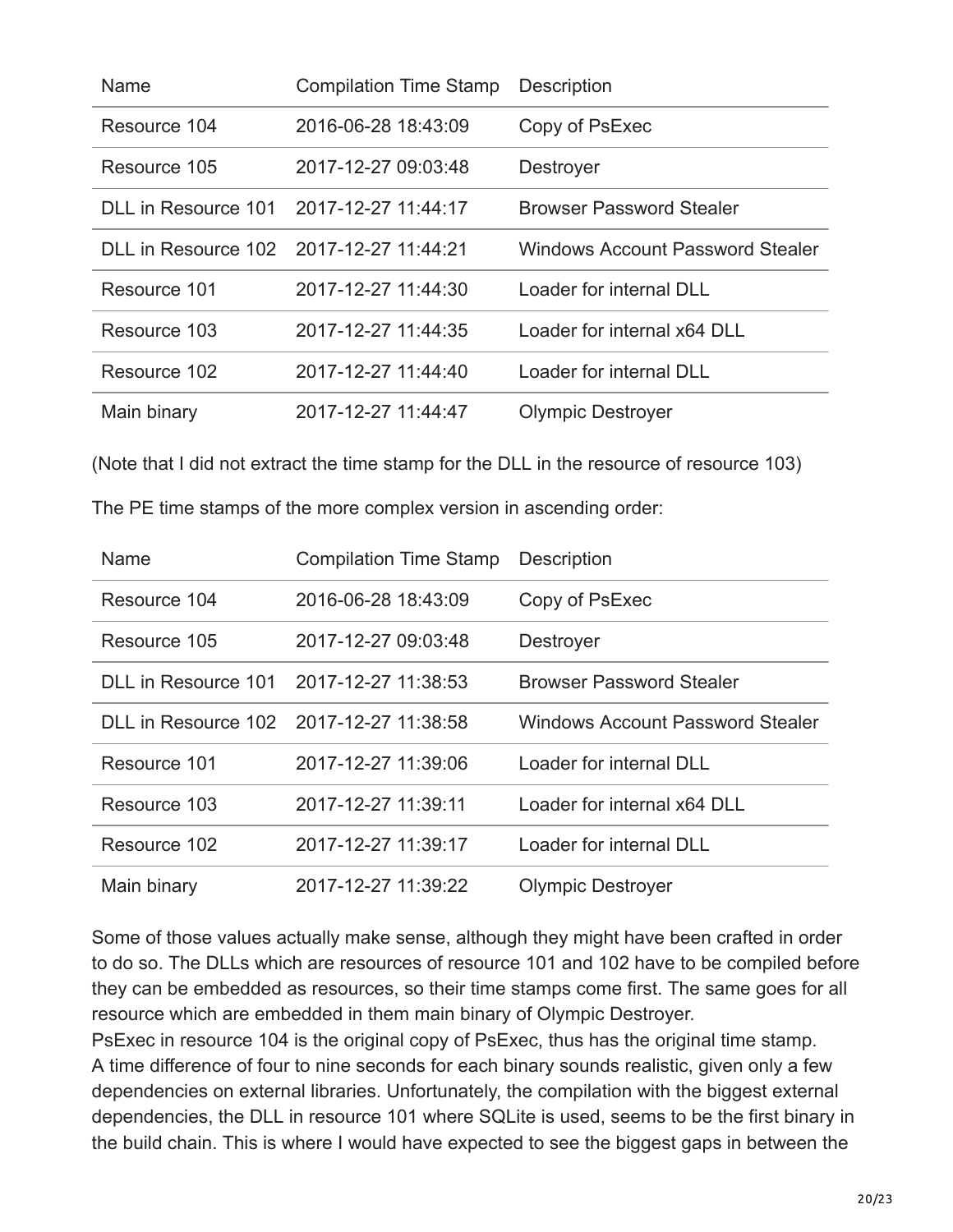time stamps. But as it is the start of the build chain, we cannot compare it to any binary built before it.

By looking at the gaps, we can also see that everything except the destroyer part seem to be compiled in one block.

Also the more complex version of Olympic Destroyer seems to be compiled five minutes before the simpler version. Most probably the attacker(s) just compiled the first set of Olympic Destroyer, before commenting out the one function using PsExec (implicitly removing all the used sub-functions), and then recompiled the whole set.

It is noteworthy to point out that both versions of Olympic Destroyer use the very same copy of the destroyer component. Not only the compilation time stamps are the same, but also their hash sums.

### **Summary**

This article has shown the innermost working of the malware called Olympic Destroyer. We have seen that by pure reverse engineering of the malware samples, a plethora of information can be obtained and deduced.

The analysis indicates that Olympic Destroyer consists of two completely independent parts: The first one is a framework for network spreading using resource 101 to 104 in order to spread as fast and as far as possible in the local network. The second one is the destructive component. Both parts work completely independent from each other. Resource 101 to 103 have a strong logical dependency on the main binary by receiving the decryption key as well as the name of the named pipe as arguments. And the main binary depends on the information returned from the resources 101 to 103 formatted in a certain way. In contrast to that, the destroyer in resource 105 is only dropped and executed in a fire and forget manor. No arguments, return values or status codes are exchanged.

So I think it is correct to state that everything except the destroyer is merely a vehicle in form of a spreading framework to deliver a payload. And the delivered payload is the destroyer. In theory every other payload could be delivered by simply exchanging the resource 105.

We have also seen that Olympic Destroyer comes in two different versions, which have been spread in two different networks. The spreading algorithm differs in the way that credentials stolen on one system are not carried on to the next infected system in one version. It is unknown to me why the differences exist. Reading the Kasperky article indicates that the attackers already had a strong foothold in the *g18.internal* and *Pyeongchang2018.com* network. So it might have been enough to spread only one hop from the initial infected machine. This decision could also be influenced by the defensive mechanisms employed at the targeted network. A proper network monitoring tool should mark the execution of PsExec as red flag, which might have been the reason to remove this part of the spreading algorithm. The analysis of stolen credentials in the network of *ATOS* indicates that the attackers had a weaker foothold in the network, since, juding by the samples I looked at, only two sets of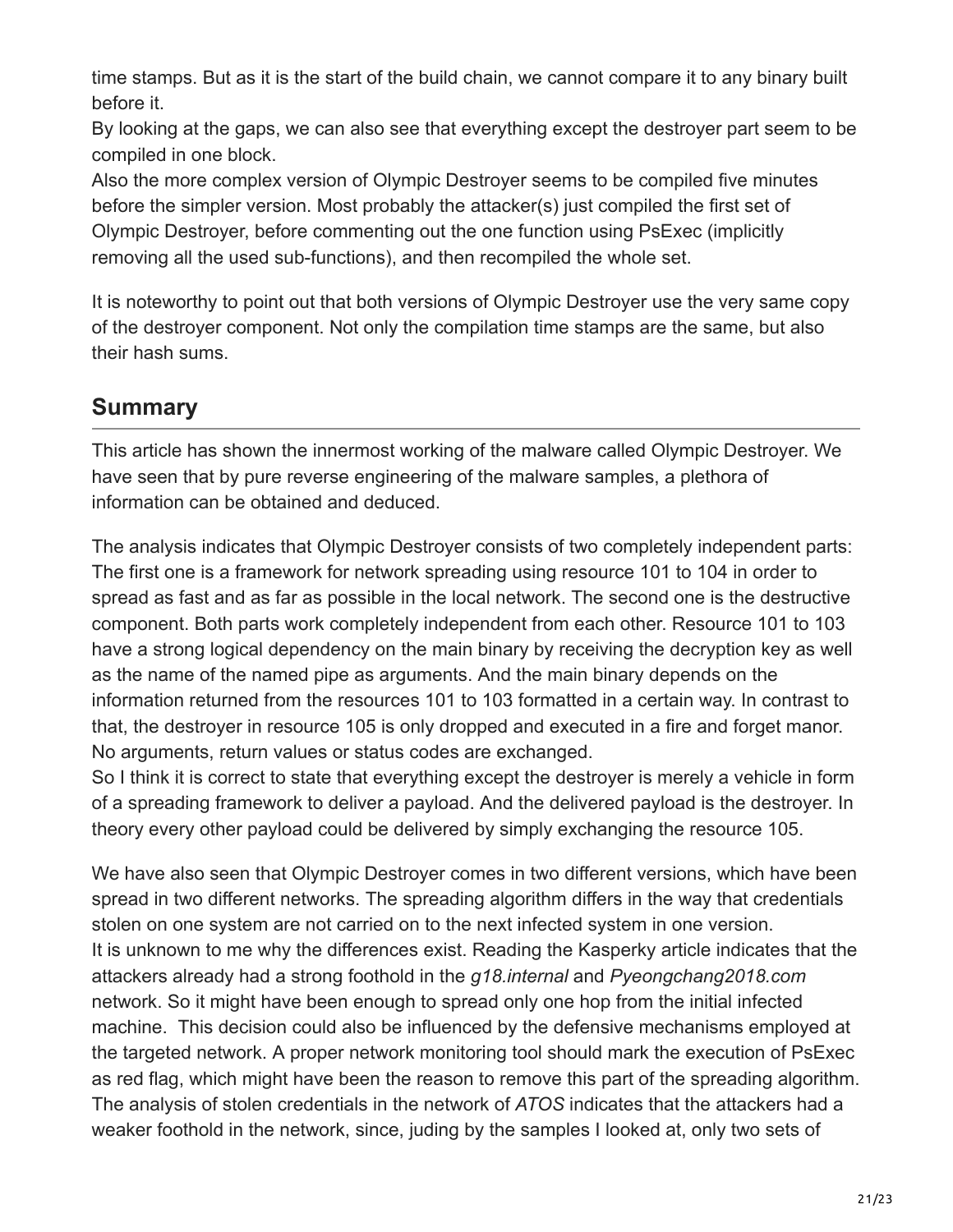credentials were stolen on the initial infection (compared to 44 in the simpler variant). All other credentials were added during the spreading in the network. This weak foothold might have been the cause to go with a more aggressive spreading algorithm.

# **Appendix**

Config structure as used in Olympic Destroyer:

*struct config { DWORD credentialsVectorStart; DWORD credentialsVectorEnd; DWORD credentialsVectorMaxSize; CRITICAL\_SECTION critSect; WSADATA wsadata; char ressourceHpath[1024]; char randomTempPath[1024]; char ressourceIpath[1024]; char selfModulePath[1024]; char domainName[256]; char accountName[256]; char domainAndAccountName[256]; char v13[256]; DWORD bitness; DWORD bVersionGreaterEqualVista; DWORD bVersionSmallerEqualXP; DWORD bHasSelfDebugPrivs; DWORD bIsServiceOrAdmin; DWORD bIsUserAccount; };*

Hashes used for analysis: